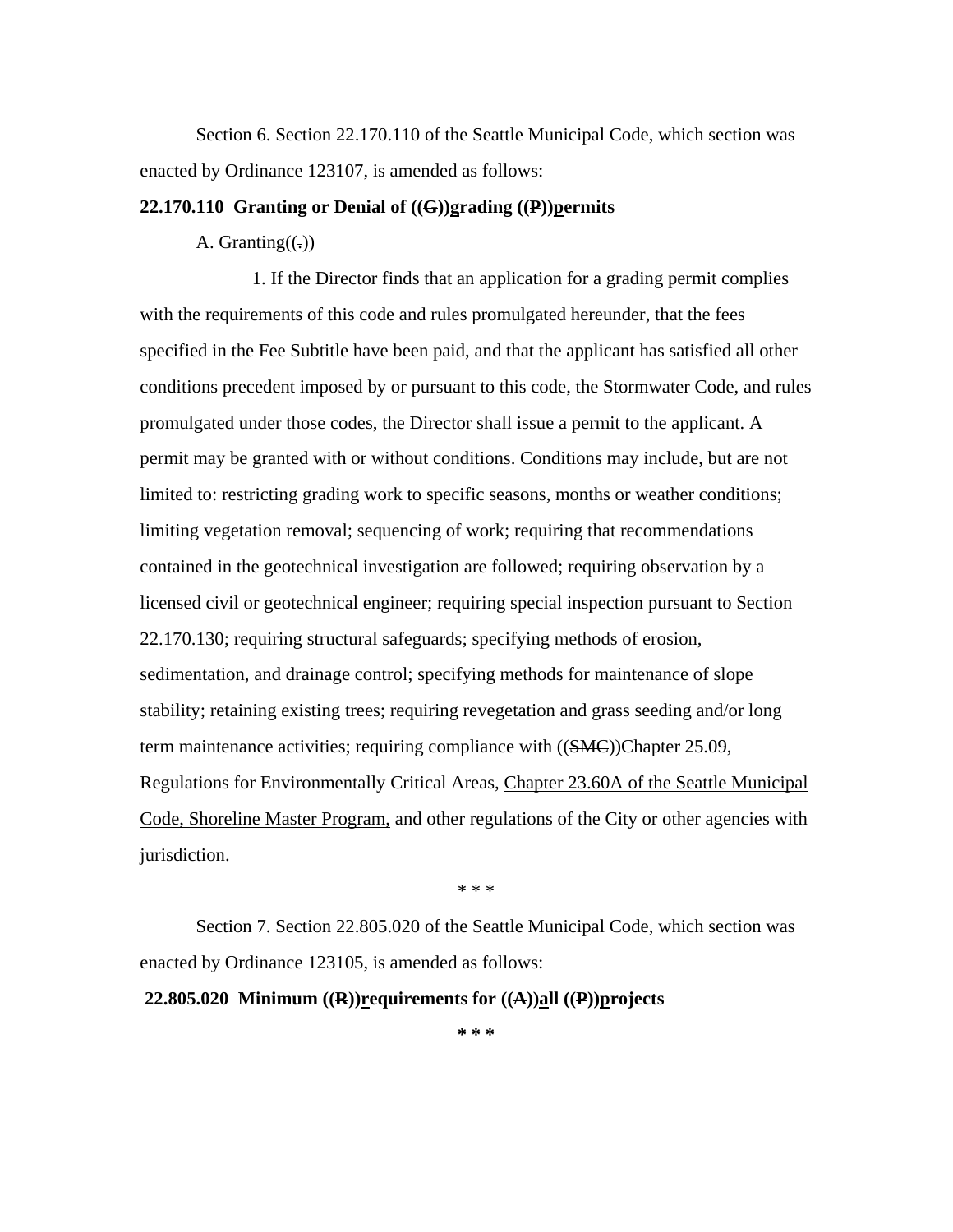I. Protect Shorelines. All projects discharging directly or indirectly through a drainage system into the shoreline district as defined in Chapter  $23.60 \underline{A}$  shall prevent impacts to water quality and stormwater quantity that would result in a net loss of shoreline ecological functions as defined in WAC 173-26-020 (11).

\* \* \*

Section 8. Section 22.807.020 of the Seattle Municipal Code, which section was enacted by Ordinance 123105, is amended as follows:

 **22.807.020 Drainage** ((**C**))**control** ((**R**))**review and** ((**A**))**application**  ((**R**))**requirements** 

**\* \* \*** 

B. Submittal Requirements for Drainage Control Review and Approval $((.)$ \* \* \*

4. The Director of DPD may require additional information necessary to adequately evaluate applications for compliance with the requirements and purposes of this subtitle and other laws and regulations, including but not limited to Chapter 25.09 (Regulations for Environmentally Critical Areas) and Chapter 23.60A. The Director of DPD may also require appropriate information about adjoining properties that may be related to, or affected by, the drainage control proposal in order to evaluate effects on the adjacent property. This additional information may be required as a precondition for permit application review and approval.

\* \* \*

Section 9. Section 23.28.030 of the Seattle Municipal Code, last amended by Ordinance 123809, is amended as follows:

#### **23.28.030 Criteria for approval**

A. The Director shall approve an application for a lot boundary adjustment if it is determined that: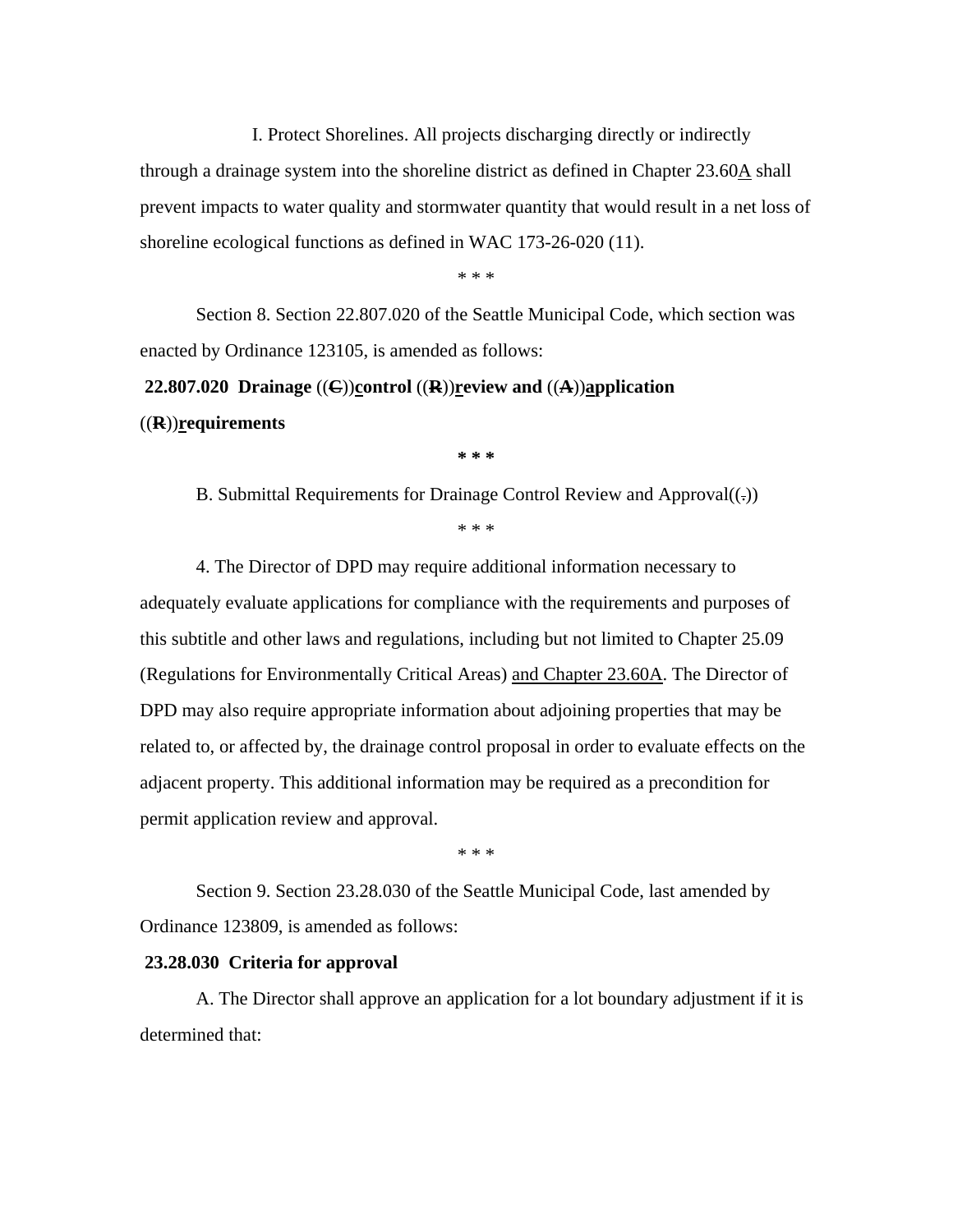1. No additional lot, tract, parcel, site or division is created by the proposed adjustment;

2. No lot contains insufficient area and dimensions to meet the minimum requirements for development as calculated under the development standards of the zone in which the lots affected are situated, except as provided in Section 23.44.010, and under any applicable regulations for siting development on parcels with riparian corridors, ((shoreline habitat, shoreline habitat buffers,)) wetlands, wetland buffers or steep slopes in Chapter 25.09 or on parcels containing priority freshwater habitat or priority saltwater habitat in Section 23.60A.160. Any required nondisturbance area shall be legibly shown and described on the site plan, and a covenant shall be required as set out in Section 25.09.335;

\* \* \*

Section 10. Section 23.34.007 of the Seattle Municipal Code, last amended by Ordinance 122311, is amended as follows:

**23.34.007 Rezone evaluation**((**.**))

\*\*\*

C. Compliance with the provisions of this  $((e))$ Chapter 23.34 shall constitute consistency with the Comprehensive Plan for the purpose of reviewing proposed rezones, except that Comprehensive Plan Shoreline Environment Policies ((Area Objectives)) shall be used in shoreline environment redesignations as provided in ((SMCS))subsection  $23.60 \underline{\text{A}}.042 \text{C}((.060 \text{ B}3))$ .

\*\*\*

E. The procedures and ((locational))criteria for shoreline environment redesignations are located in Sections  $23.60A.042$ ,  $23.60A.060$  and  $23.60A.220$ ( $($ , respectively)).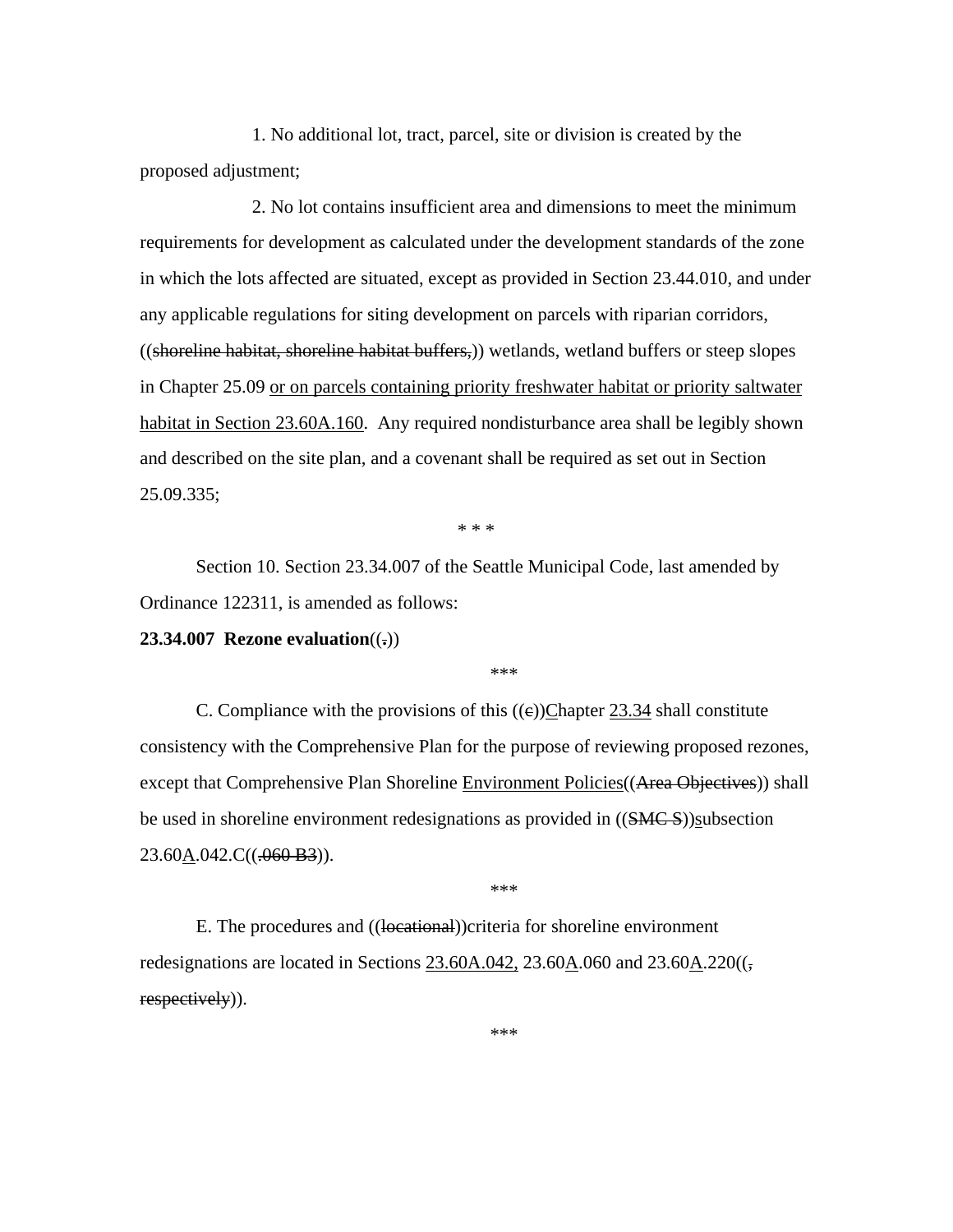Section 11. Section 23.41.004 of the Seattle Municipal Code, last amended by Ordinance 123649, is amended as follows:

## **23.41.004 Applicability**

\* \* \*

C. Exemptions. The following structures are exempt from design review:

1. New structures located in special review districts, regulated by Chapter 23.66; design review is not available for an applicant applying for additional building height under the provisions of Section 23.49.180;

2. New structures in Landmark districts regulated by ((SMC))Title 25, Environmental Protection and Historic Preservation;

3. New structures that are within the **Central Waterfront Landmark Designated Area** ((historic character area)) of the Downtown Harborfront 1 zone regulated by Section  $23.60A.458((23.60.704))$ , or that are otherwise required to undergo shoreline design review pursuant to Chapter 23.60A; and

4. New light rail transit facilities that have been subject to review by the Seattle Design Commission.

\* \* \*

Section 12. Section 23.41.012 of the Seattle Municipal Code, last amended by Ordinance 123809, is amended as follows:

## **23.41.012 Development standard departures**

\* \* \*

B. Departures may be granted from any Land Use Code standard or requirement, except for the following:

\* \* \*

14. Provisions of the Shoreline District, Chapter 23.60A;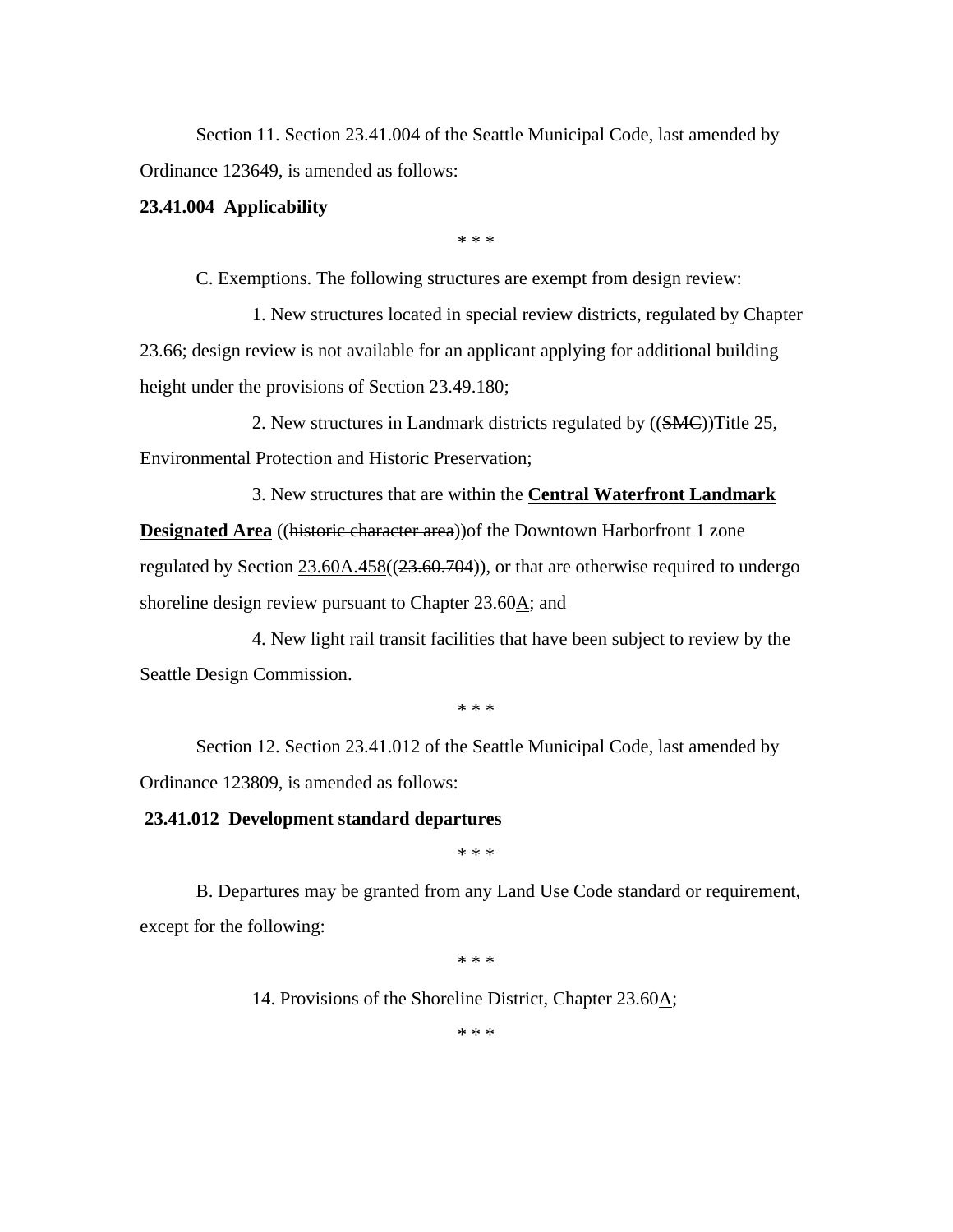Section 13. Section 23.42.038 of the Seattle Municipal Code, which section was enacted by Ordinance 123566, is amended as follows:

## **23.42.038 Uses allowed on vacant and underused lots in certain zones**

\* \* \*

B. Requirements $((.)$ 

1. A permit for the uses permitted by subsection 23.42.038.A.1 shall be authorized for a period of three years and may be renewed for one additional three-year term.

2. A permit for short-term principal use parking pursuant to subsection 23.42.038.A.2 may be issued for a period not to exceed three years. The permit for shortterm principal use parking pursuant to subsection 23.42.038.A.2 may not be renewed or extended and a new permit to reauthorize the permit for short-term principal use parking shall not be issued.

3. Permits under Section 23.42.038 may not be issued for property that is located within a riparian corridor, ((a shoreline habitat, a shoreline habitat buffer,))a wetland, a wetland buffer, a steep slope, or a steep slope buffer pursuant to the provisions of Chapter 25.09, Regulations for Environmentally Critical Areas or within priority freshwater habitat or priority saltwater habitat described in Section 23.60A.160.

\* \* \*

Section 14. Section 23. 42.040 of the Seattle Municipal Code, last amended by Ordinance 123565, is amended as follows:

#### **23.42.040 Intermittent, temporary and interim uses**

\* \* \*

G. Interim Use Parking.

1. Permitted use. A Master Use Permit may be issued for principal use surface parking in all zones within the Station Area Overlay District within the area bounded by I-5 to the west, I-90 to the north, Lake Washington to the east, and the Seattle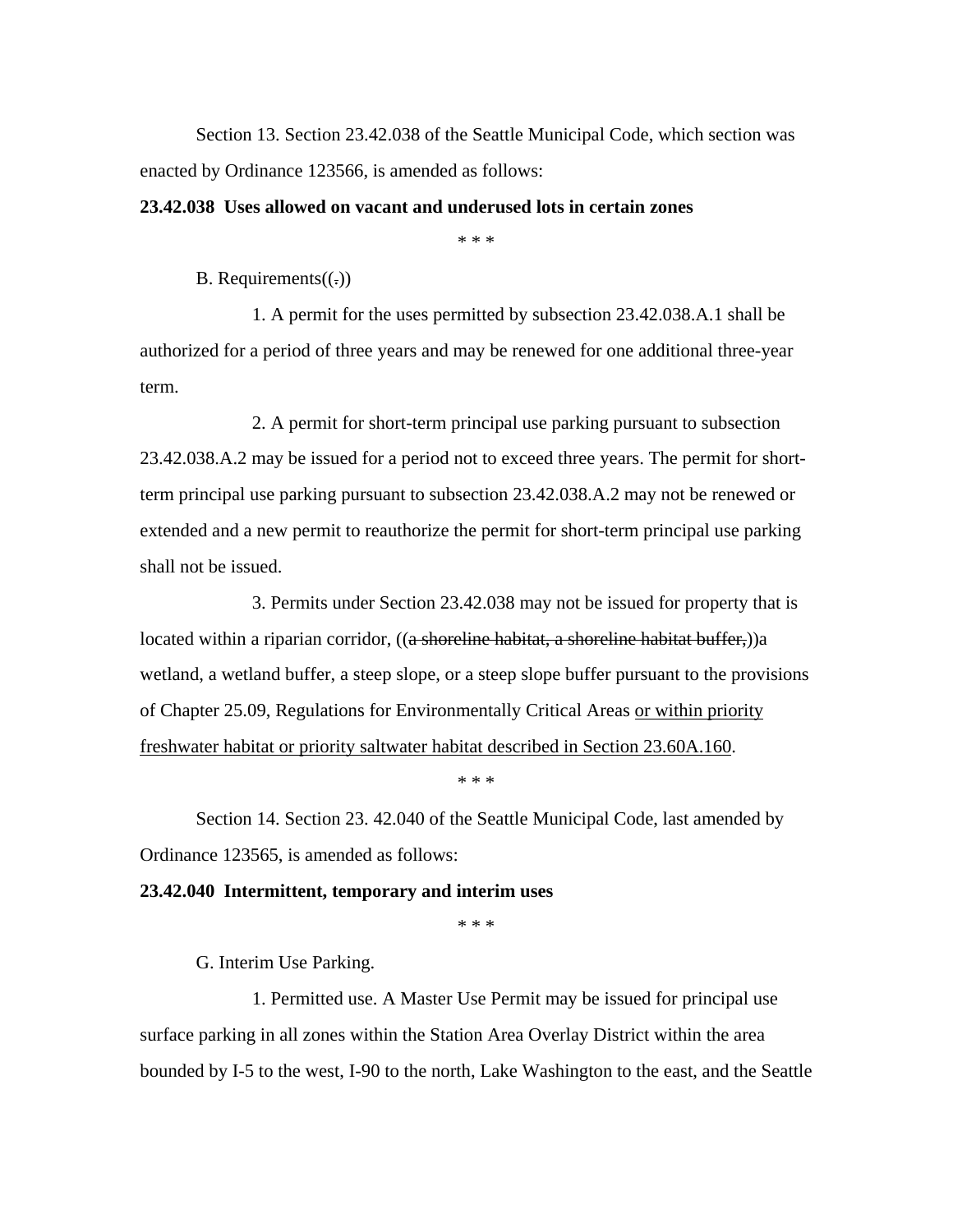corporate limits to the south, except within the boundaries of the North Beacon Hill station area, and in any zone on sites occupied or owned by established institutions within a quarter mile of a light rail station, including the North Beacon Hill light rail station.

2. Eligibility. A site is eligible for interim principal use surface parking if there is existing, legally established parking on the site, or if the site or a portion of the site was interrupted at any time since January 1, 2001 by a government agency for construction staging purposes, provided that no existing principal structures may be demolished to facilitate establishment of interim principal use parking.

3. Requirements $((.)$ 

a. A permit for interim principal use surface parking may be issued for a period not to exceed three years. A permit for interim principal use surface parking may not be renewed or extended, and a new permit to reauthorize the principal use surface parking shall not be issued.

b. A permit for interim principal use surface parking may not be issued for property that is located within a riparian corridor, ((a shoreline habitat, a shoreline habitat buffer,))a wetland, a wetland buffer, a steep slope, or a steep slope buffer pursuant to the provisions of Chapter 25.09, Regulations for Environmentally Critical Areas or within priority freshwater habitat or priority saltwater habitat described in Section 23.60A.160.

\* \* \*

Section 15. Section 23.42.100 of the Seattle Municipal Code, which section was enacted by Ordinance 120293, is amended as follows:

## **23.42.100 Nonconformity -- Applicability and intent((** $\overline{z}$ **))**

A. The nonconformity provisions of this  $((e))$ Chapter 23.42 apply to uses and sites in

all zones, except for the shoreline overlay district (see Chapter 23.60A).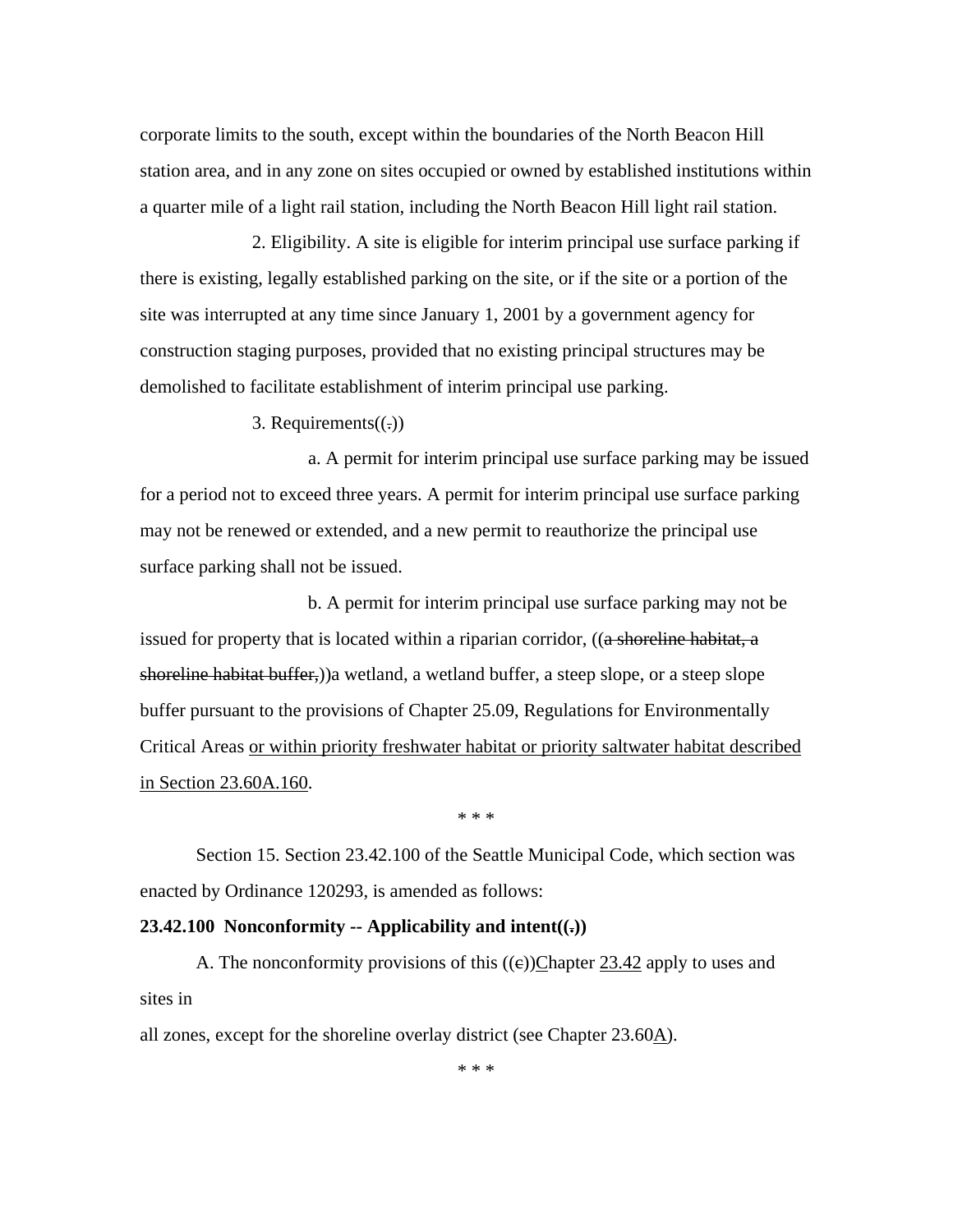Section 16. Section 23.44.006 of the Seattle Municipal Code, last amended by Ordinance 123378, is amended as follows:

## **23.44.006 Principal ((U))uses ((P))permitted ((O))outright**

The following principal uses are permitted outright in single-family zones:

\* \* \*

B. Floating Homes. Floating homes, subject to the requirements of Chapter  $23.60A;$ 

Section 17. Section 23.44.008 of the Seattle Municipal Code, last amended by Ordinance 123649, is amended as follows:

## **23.44.008 Development standards for uses permitted outright**

\* \* \*

C. Floating homes are subject to the provisions of Chapter 23.60A, Shoreline Master Program, and are also subject to the parking provisions of this ((Chapter-))Section 23.44.008.

\* \* \*

Section 18. Section 23.44.010 of the Seattle Municipal Code, last amended by Ordinance 123809, is amended as follows:

## **23.44.010 Lot requirements**

\* \* \*

B. Exceptions to Minimum Lot Area Requirements. The following exceptions to minimum lot area requirements are allowed, subject to the development standards for undersized lots in subsection 23.44.010.C, except as limited under subsection 23.44.010.B.2:

\* \* \*

2. Limitations $((.)$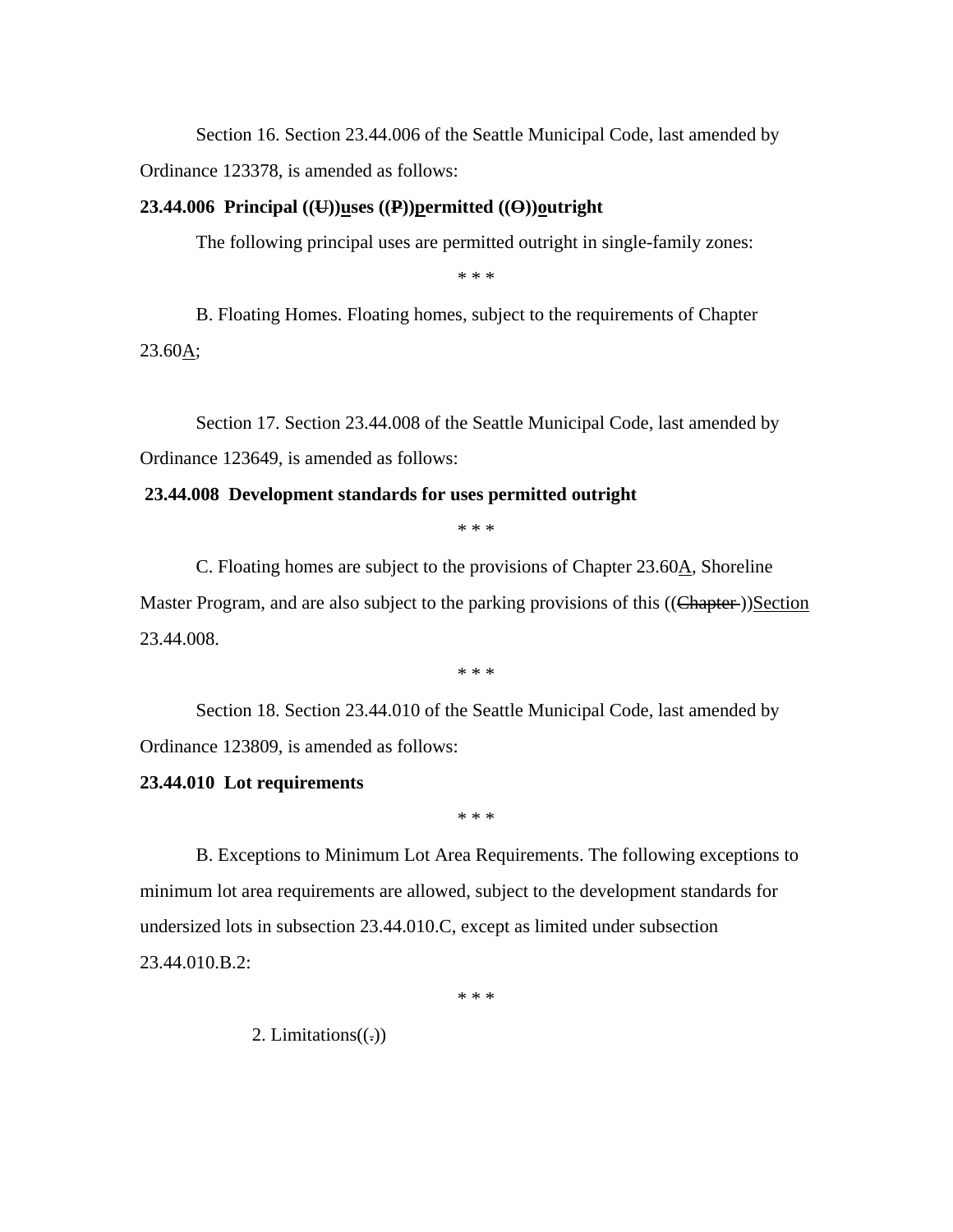a. Development may occur on a substandard lot containing a riparian corridor, ((a shoreline habitat and shoreline habitat buffer,))a wetland and wetland buffer, or a steep slope and steep slope buffer pursuant to the provisions of Chapter 25.09, Regulations for Environmentally Critical Areas or containing priority freshwater habitat or priority saltwater habitat described in Section 23.60A.160, if the following conditions apply:

1) The substandard lot is not held in common ownership with an adjacent lot or lots at any time after October 31, 1992, or

2) The substandard lot is held in common ownership with an adjacent lot or lots, or has been held in common ownership at any time after October 31, 1992, if proposed and future development will not intrude into the environmentally critical area or buffer or priority freshwater habitat or priority saltwater habitat.

b. Lots on totally submerged lands do not qualify for any minimum lot area exceptions.

\* \* \*

Section 19. Section 23.44.014 of the Seattle Municipal Code, last amended by Ordinance 123649, is amended as follows:

# **23.44.014 Yards**

Yards are required for every lot in a single-family zone. A yard that is larger than the minimum size may be provided.

\* \* \*

D. Exceptions from Standard Yard Requirements. No structure shall be placed in a required yard except pursuant to the following:

\* \* \*

10. Freestanding Structures and Bulkheads.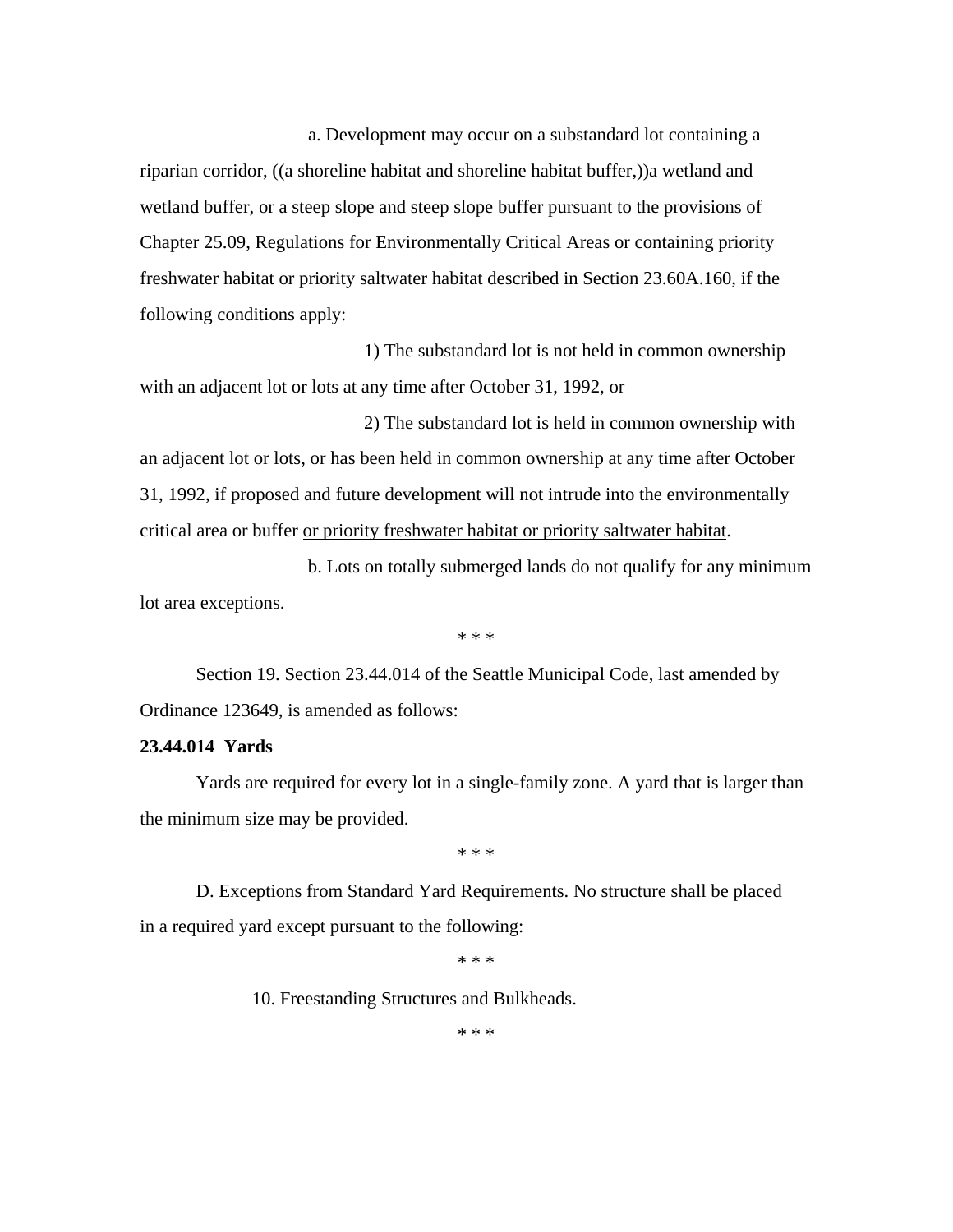#### e. If located in shoreline setbacks or in view corridors in the

## Shoreline

District as regulated in Chapter 23.60A, structures shall not obscure views protected by Chapter 23.60A, and the Director shall determine the permitted height.

\* \* \*

Section 20. Section 23.44.052 of the Seattle Municipal Code, last amended by Ordinance 110669, is amended as follows:

## **23.44.052 Open wet moorage((.))**

Piers and floats for open wet moorage of private pleasure craft are permitted as regulated by the Shorelines District, Chapter 23.60A.

Section 21. Section 23.45.536 of the Seattle Municipal Code, last amended by Ordinance 123495, is amended as follows:

## **23.45.536 Parking location, access, and screening**

\* \* \*

B. Location of parking $((.)$ 

\* \* \*

5. On waterfront lots in the Shoreline District, parking may be located between the structure and the front lot line, if necessary to prevent blockage of view corridors or to keep parking away from the edge of the water, as required by Chapter 23.60A, Shoreline District.

\* \* \*

Section 22. Section 23.45.545 of the Seattle Municipal Code, last amended by Ordinance 123495, is amended as follows:

## **23.45.545 Standards for certain accessory uses**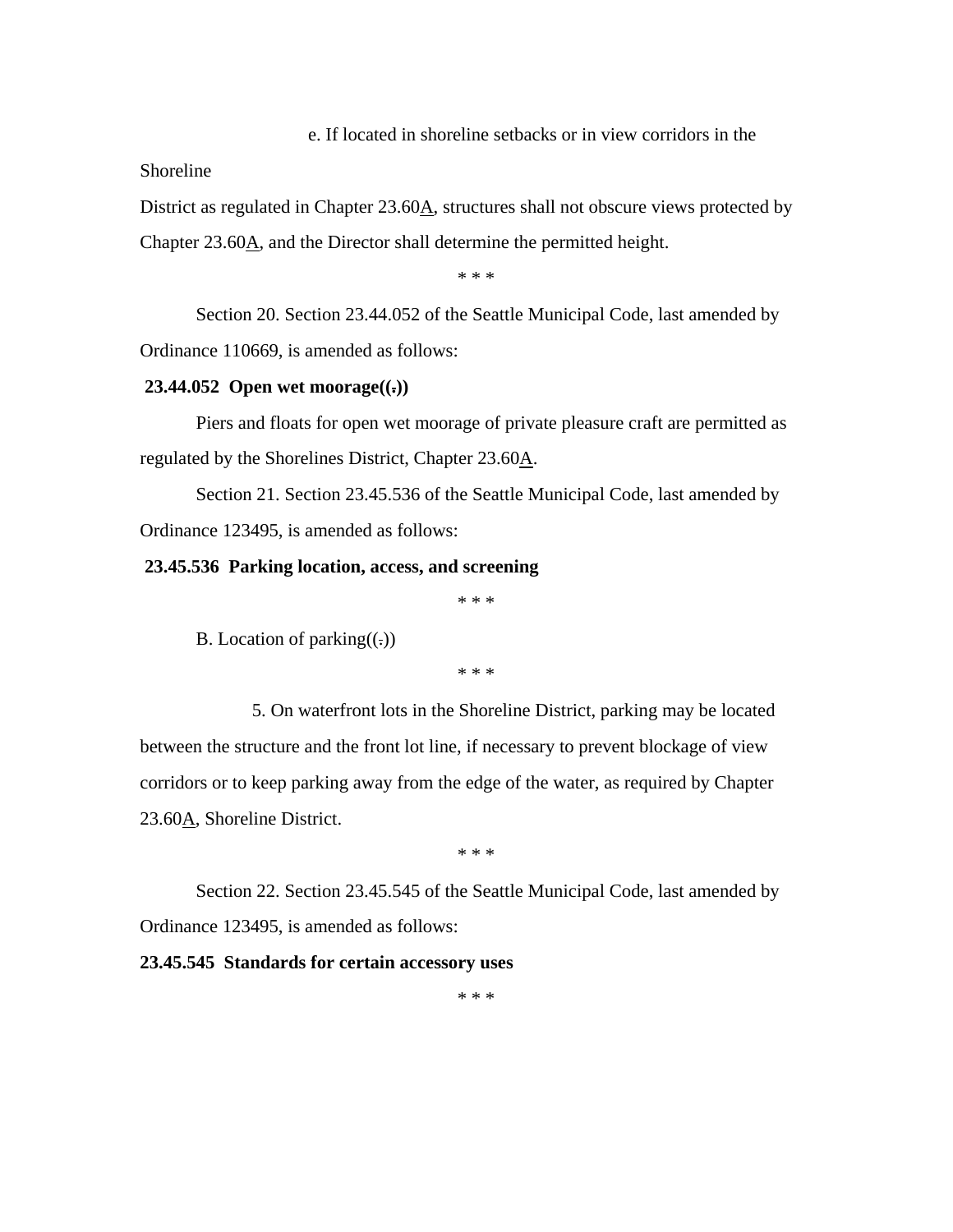F. Open wet moorage facilities for residential uses are permitted as an accessory use pursuant to Chapter  $23.60\text{\AA}$ , Shoreline District, if only one slip per residential unit is provided.

\* \* \*

Section 23. Section 23.50.002 of the Seattle Municipal Code, last amended by Ordinance 122311, is amended as follows:

#### **23.50.002** Scope of provisions $((.)$

\* \* \*

B. In addition to the regulations in this  $((e))$ Chapter 23.50, certain industrial areas may be regulated by other chapters or titles of the Seattle Municipal Code, including but not limited to: Special Review Districts, Chapter 23.66; Landmark Districts, Chapter 25.12; or the Seattle Shoreline District, Chapter 23.60A.

\* \* \*

Section 24. Section 23.50.014 of the Seattle Municipal Code, last amended by Ordinance 123872, is amended as follows:

## **23.50.014 Conditional uses**

\* \* \*

B. Administrative Conditional Uses. The following uses, identified as administrative conditional uses in Table A for 23.50.012, may be permitted by the Director if the provisions of this subsection 23.50.014.B and subsection 23.50.014.A are met.

1. Artist's studio/dwellings in an existing structure may be permitted as a conditional use in General Industrial 1 (IG1), General Industrial 2 (IG2), Industrial Buffer (IB) and Industrial Commercial (IC) zones, except as provided in the Shoreline District, Chapter 23.60A, upon showing that the occupant is a bona fide working artist, and subject to the following criteria: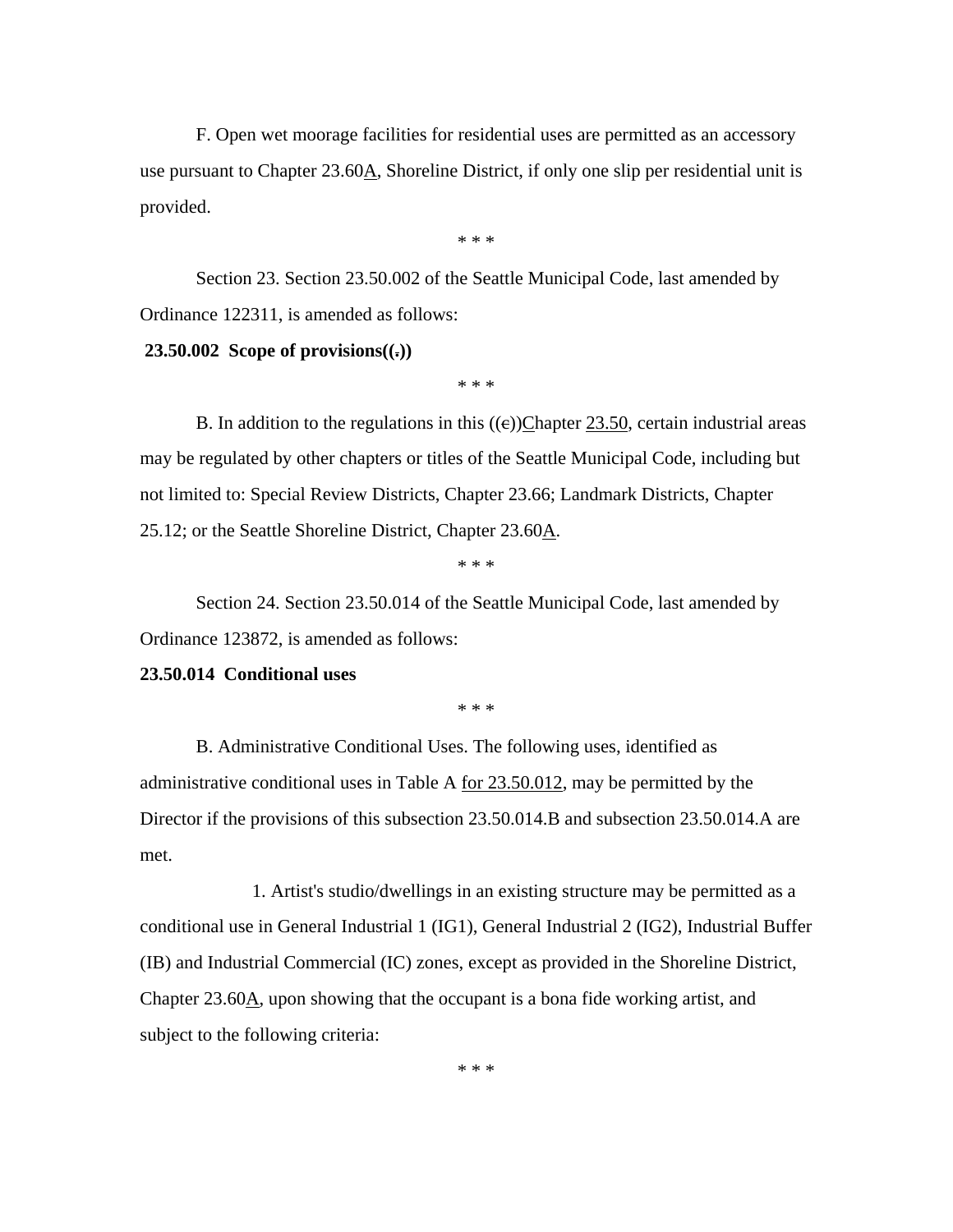Section 25. Section 23.50.018 of the Seattle Municipal Code, which section was enacted by Ordinance 113658, is amended as follows:

#### **23.50.018 View corridors((.))**

\* \* \*

C. Measurement, modification or waiving of the view corridor requirement shall be according to the Shoreline District measurement regulations, Chapter 23.60A.

\* \* \*

Section 26. Section 23.50.026 of the Seattle Municipal Code, last amended by Ordinance 123589, is amended as follows:

#### **23.50.026 Structure height in IC zones**

\* \* \*

B. Water-dependent uses within the Shoreline District are subject to only the height limits of the applicable shoreline environment, Chapter 23.60A.

\* \* \*

C. Within the area shown on Exhibit  $\overline{A}$  for 23.50.026 ((A)) areas zoned IC 45 are subject to the following height regulations (See Exhibit A for  $23.50.026$  ((A))):

2. A 65 foot structure height is permitted as a special exception provided

a. Provision is made for view corridor(s) looking from Elliott

Avenue toward Puget Sound;

that:

\* \* \*

4) Measurement, modification or waiver of the view corridor(s) shall be according to the Seattle Shoreline Master Program measurement regulations, Chapter 23.60A. Where a waiver under these provisions is granted by the Director, the 65 foot structure height shall still be permitted,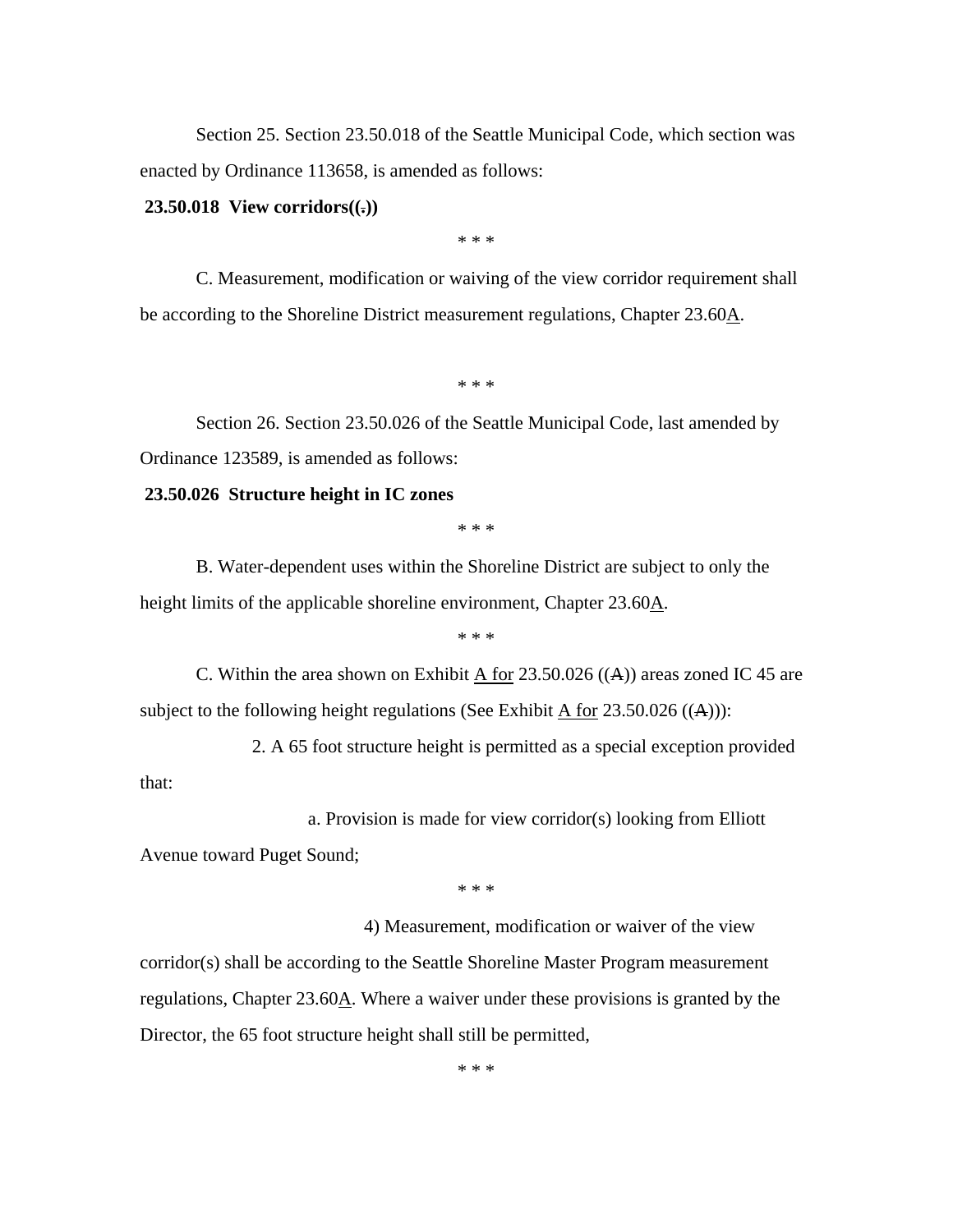Section 27. Section 23.55.015 of the Seattle Municipal Code, last amended by

Ordinance 121477, is amended as follows:

### **23.55.015 Sign kiosks and community bulletin boards((.))**

\* \* \*

C. Development Standards for Sign Kiosks((.))

\* \* \*

2. Location $((.)$ 

\* \* \*

d. Sign kiosks shall be located in compliance with ((SMC))Section 23.55.042 and Chapter 23.60A.

\* \* \*

Section 28. Section 23.57.002 of the Seattle Municipal Code, last amended by Ordinance 123649, is amended as follows:

#### **23.57.002 Scope and applicability of provisions**

\* \* \*

C. Lots located in the Shoreline District shall meet the requirements of Chapter 23.60A, the Seattle Shoreline Master Program, in addition to the provisions of this  $((e))$ Chapter 23.57. If there is a conflict between the regulations of the Shoreline Master Program and this  $((e))$ Chapter 23.57, the provisions of Chapter 23.60A apply.

\* \* \*

Section 29. Section 23.72.006 of the Seattle Municipal Code, last amended by Ordinance 118624, is amended as follows:

## **SMC 23.72.006 Application of regulations**((**.**))

All land located within the Sand Point Overlay District is subject to the regulations of the underlying zone unless specifically modified by the provisions of this  $((e))$ Chapter 23.72. In the event of irreconcilable differences between the provisions of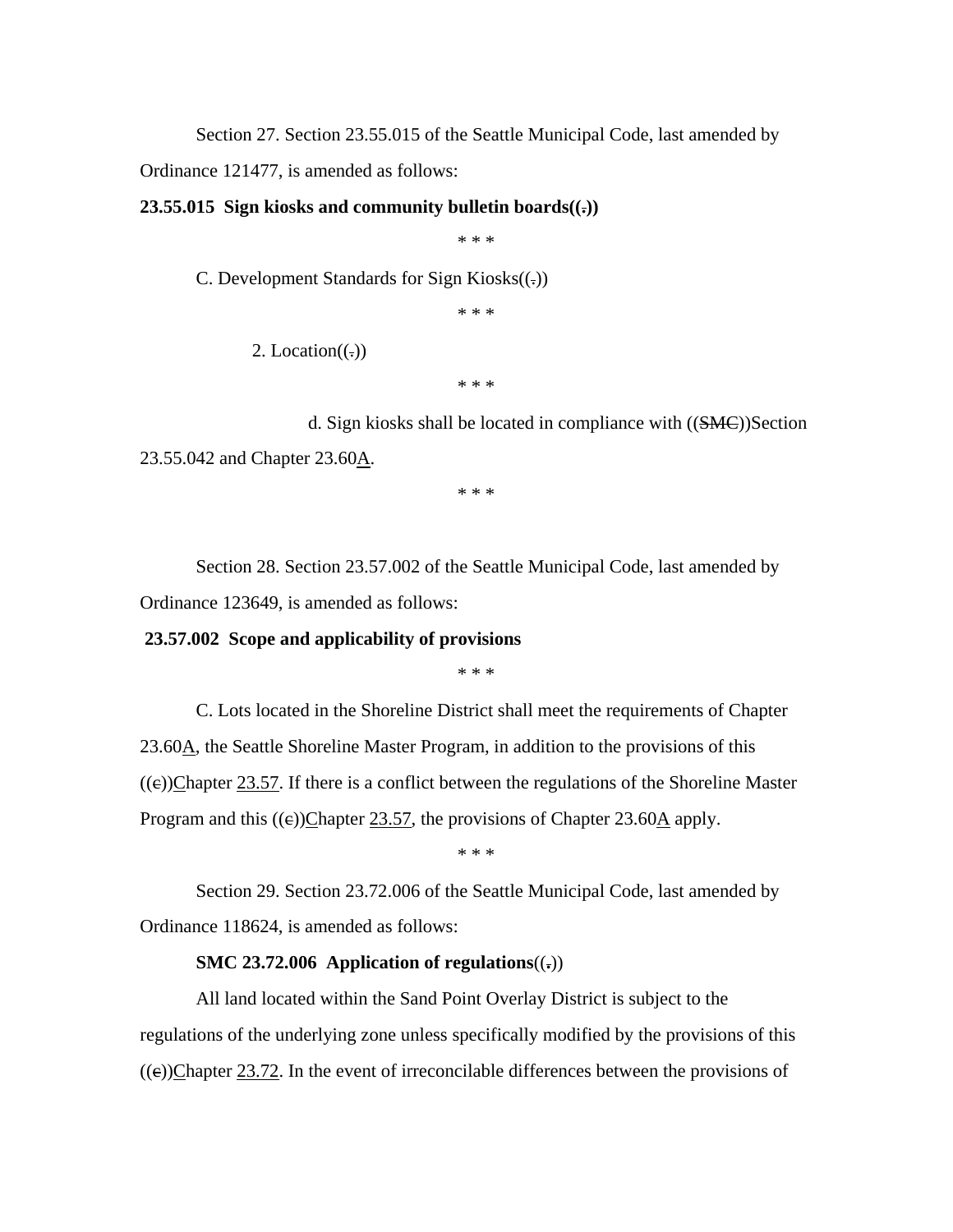the Sand Point Overlay District and the underlying zone, the provisions of this  $((e))$ Chapter 23.72 shall apply. Portions of the Sand Point Overlay District that lie within the Shoreline District, regulated by the Seattle Shoreline Master Program (SSMP), Chapter 23.60A, shall be governed by the provisions of the SSMP in addition to this  $((e))$ Chapter 23.72. In the event of a conflict the provisions of the SSMP shall prevail.

Section 30. Section 23.72.008 of the Seattle Municipal Code, last amended by Ordinance 122829, is amended as follows:

## **23.72.008 Uses permitted in specified areas within the Sand Point Overlay District.**

\* \* \*

B. Uses Permitted Within Portions of Subarea B depicted on Map A for 23.72.008.

\* \* \*

2. Accessory Uses. Accessory uses that meet the following standards and that are customarily incidental to the principal uses permitted outright, are permitted outright:

a. The area devoted to the accessory use is limited no more than 20 percent of the gross floor area of the principal use it serves;

b. Only principal uses permitted by this section and by the applicable provisions of Chapter 23.60A are allowed as accessory uses.

\* \* \*

Section 31. Section 23.76.006 of the Seattle Municipal Code, last amended by Ordinance 123649, is amended as follows:

## **23.76.006 Master Use Permits required**

A. Type I, II and III decisions are components of Master Use Permits. Master Use Permits are required for all projects requiring one or more of these decisions.

\* \* \*

C. The following are Type II decisions: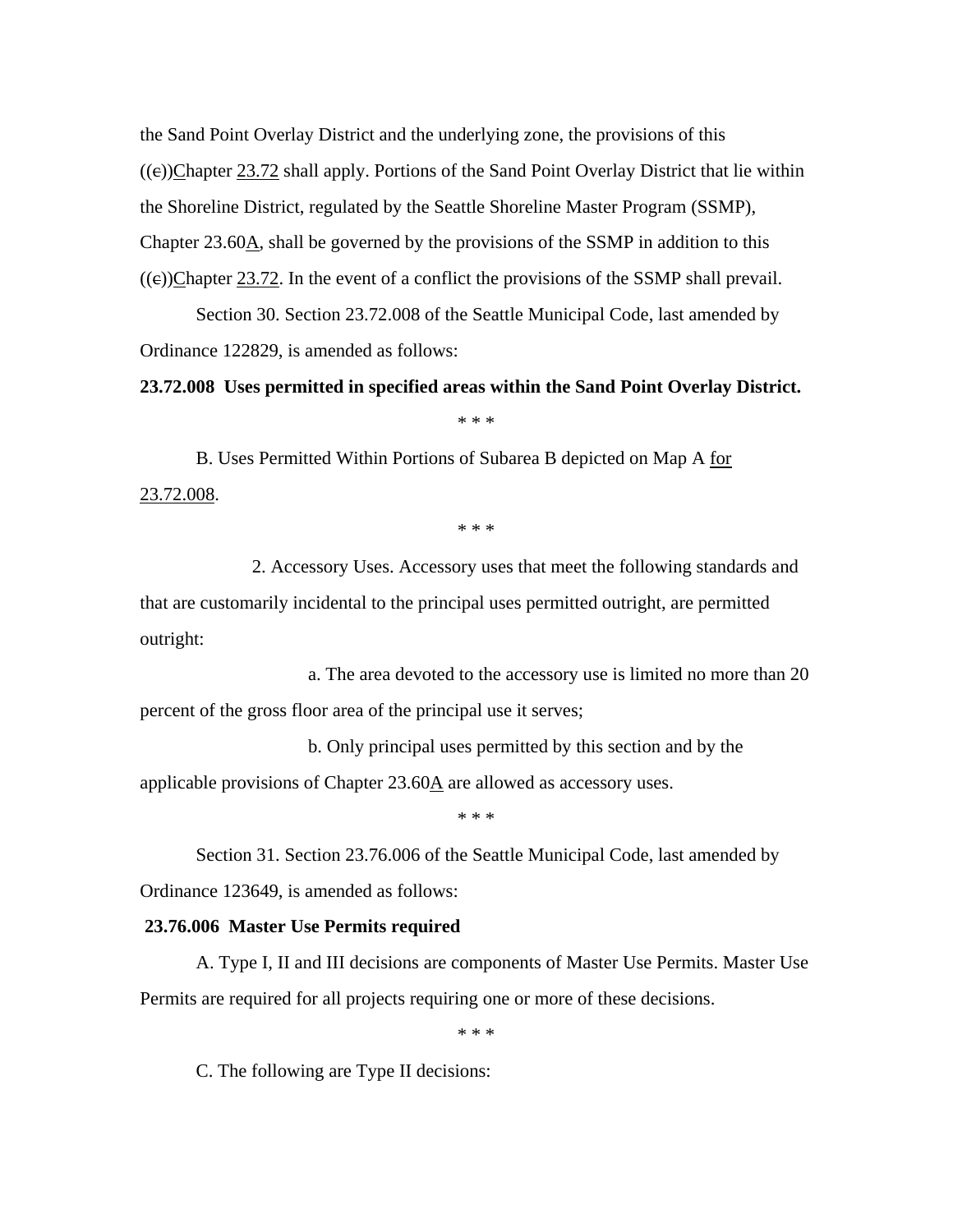2. The following decisions, including any integrated decisions to approve, condition or deny based on SEPA policies, are subject to appeal to the Hearing Examiner (except shoreline decisions and related environmental determinations, which are appealable to the Shorelines Hearings Board):

\* \* \*

g. The following shoreline decisions (supplemental procedures for shoreline decisions are established in Chapter 23.60A):

1) Shoreline substantial development permits;

2) Shoreline variances;

3) Shoreline conditional uses;

\* \* \*

Section 32. Section 23.76.066 of the Seattle Municipal Code, last amended by Ordinance 123649, is amended as follows:

#### **23.76.066 Shoreline Master Program amendments**

Council decisions approving an amendment to the text of Chapter 23.60A, Shoreline District, shall be sent to the Director of the Department of Ecology. Such amendments shall become effective as provided by applicable state law.

Section 33. Section 23.80.004 of the Seattle Municipal Code, last amended by Ordinance 123649, is amended as follows:

## **23.80.004 Review criteria**

\*\*\*

C. Light rail transit facilities $((.)$ 

 1. Light rail transit facilities necessary to support the operation and maintenance of a light rail transit system are permitted in all zones and shoreline environments within the City of Seattle, except the CP Environment; such facilities are allowed in the CP Environment if in or on existing bridges, existing tunnels, or existing infrastructure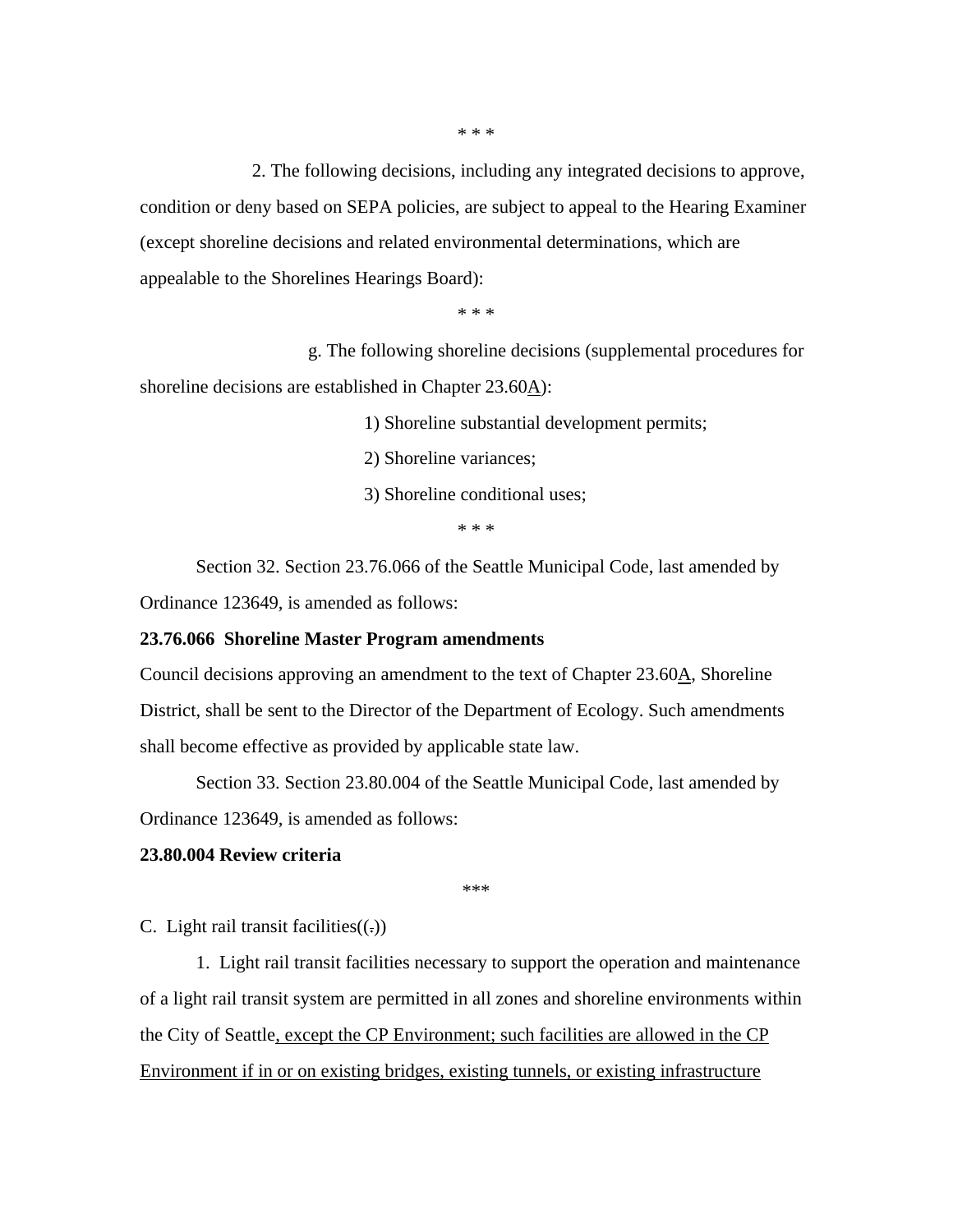related to a bridge or tunnel, or if other locations are infeasible under the Shoreline Master Program.

\*\*\*

**Section 34.** Section 23.88.020 of the Seattle Municipal Code, last amended by Ordinance 123649, is amended as follows:

#### **23.88.020 Land use interpretations**

\* \* \*

D. Notice of Request for Interpretation. If an interpretation relates to a project application under consideration, and is requested by a person other than the applicant for that project, notice of the request for interpretation shall be provided to the permit applicant. If an interpretation relates to the provisions of Chapter 23.60A (Seattle Shoreline Master Program), notice of the request shall be provided to the Washington State Department of Ecology. If an interpretation is requested by a Major Institution as to whether a proposal constitutes a major or minor amendment to an adopted Major Institution Master Plan, notice of the request shall be provided to all members of the Citizens' Advisory Committee for that Major Institution.

E. Notice of Interpretation. Notice of an interpretation shall be provided to the person requesting the interpretation, and to the applicant(s) for the specific project or projects to which the interpretation relates. If the interpretation relates to provisions of Chapter 23.60A (Seattle Shoreline Master Program), notice shall be provided to the Washington State Department of Ecology. If the interpretation is related to a project requiring public notice, the interpretation shall be published concurrently with other land use decisions relating to that project. Notice of any interpretation subject to appeal before the Hearing Examiner or the Shoreline Hearings Board shall be provided by Land Use Information Bulletin.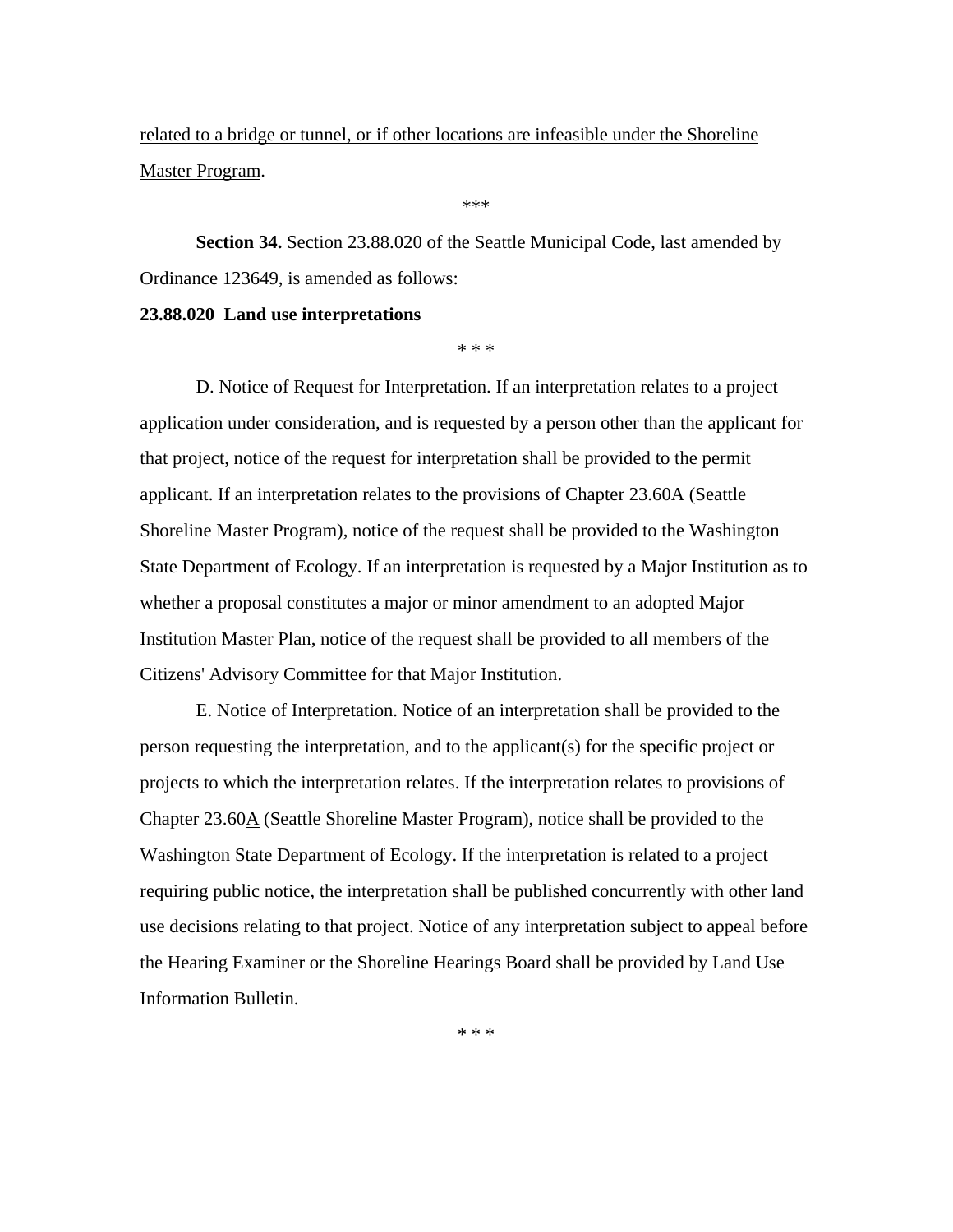Section 35. Section 23.90.006 of the Seattle Municipal Code, last amended by Ordinance 122407, is amended as follows:

#### **23.90.006 Investigation and notice of violation((.))**

\* \* \*

B. If after investigation the Director determines that the standards or requirements have been violated, the Director may issue a notice of violation to the owner, tenant or other person responsible for the condition. The notice of violation shall state separately each standard or requirement violated, shall state what corrective action, if any, is necessary to comply with the standards or requirements, and shall set a reasonable time for compliance. In the event of violations of the standards or requirements of the Seattle Shoreline Master Program, Chapter 23.60A, the required corrective action shall include, if appropriate, but shall not be limited to, mitigating measures such as restoration of the area.

\* \* \*

Section 36. Section 23.91.002 of the Seattle Municipal Code, last amended by Ordinance 123546, is amended as follows:

#### **23.91.002 Scope of Chapter 23.91**

A. Violations of the following provisions of ((Seattle Municipal Code))Title 23 shall be enforced under the citation or criminal provisions set forth in this Chapter 23.91:

1. Junk storage in residential zones (Sections 23.44.006 and 23.44.040, and Chapter 23.45), unless the lot contains a vacant structure subject to the vacant building maintenance standards contained in subsection 22.206.200.A;

2. Construction or maintenance of structures in required yards or setbacks in residential zones (Sections 23.44.014 and 23.44.040, and Chapter 23.45);

3. Parking of vehicles in a single-family zone (Section 23.44.016), unless the lot contains a vacant structure subject to the vacant building maintenance standards contained in subsection 22.206.200.A;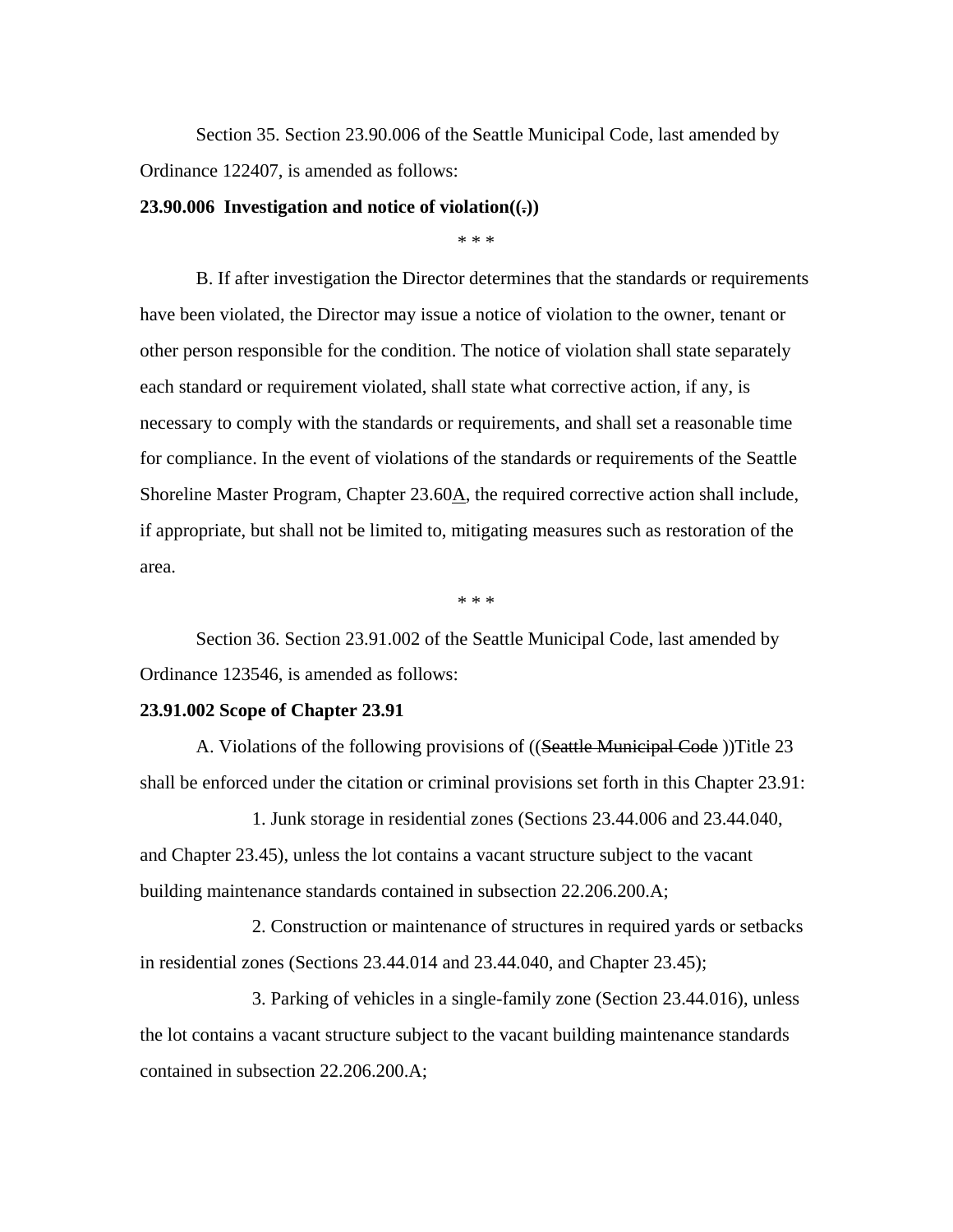4. Keeping of animals (Section 23.42.050);

5. Home occupations (Section 23.42.052); and

6. The following violations of the Seattle Shoreline Master Program,

Chapter 23.60A:

a. Discharging, leaking, or releasing solid or liquid waste and untreated effluent, oil, chemicals, or hazardous materials into the water (subsection  $23.60A.152.R$ );

b. Releasing debris and other waste materials from construction into any water body (subsections 23.60A.152.H, 23.60A.152.T and 23.60A.152.U). c. Conducting activity in or over water outside the allowed work windows (subsection 23.60.152.J); and

d. Closing required public access (Section 23.60A.164).

\* \* \*

Section 37. Section 25.09.015 of the Seattle Municipal Code, last amended by Ordinance 122738, is amended as follows:

## **25.09.015** Application of chapter $((.)$

A. This  $((e))$ Chapter 25.09 applies to any development, as defined in Section 25.09.520, or platting carried out by any person on publicly or privately owned parcels containing an environmentally critical area or buffer, except that:

1.  $((\theta))$ Parcels that are solely within seismic or volcanic hazards areas, as defined in Sections 25.09.020.A.6 and 25.09.020.A.7, and that are not liquefaction-prone areas are subject only to Section( $(\epsilon)$ ) 25.09.010, subsections A, B, C and F of Section  $25.09.017((. A, B, C \text{ and } F))$  and Sections 25.09.020, and 25.09.030; and

2. For parcels, including submerged land, that are in the Shoreline District, as described in Section 23.60A.010, this Chapter 25.09 as incorporated by reference into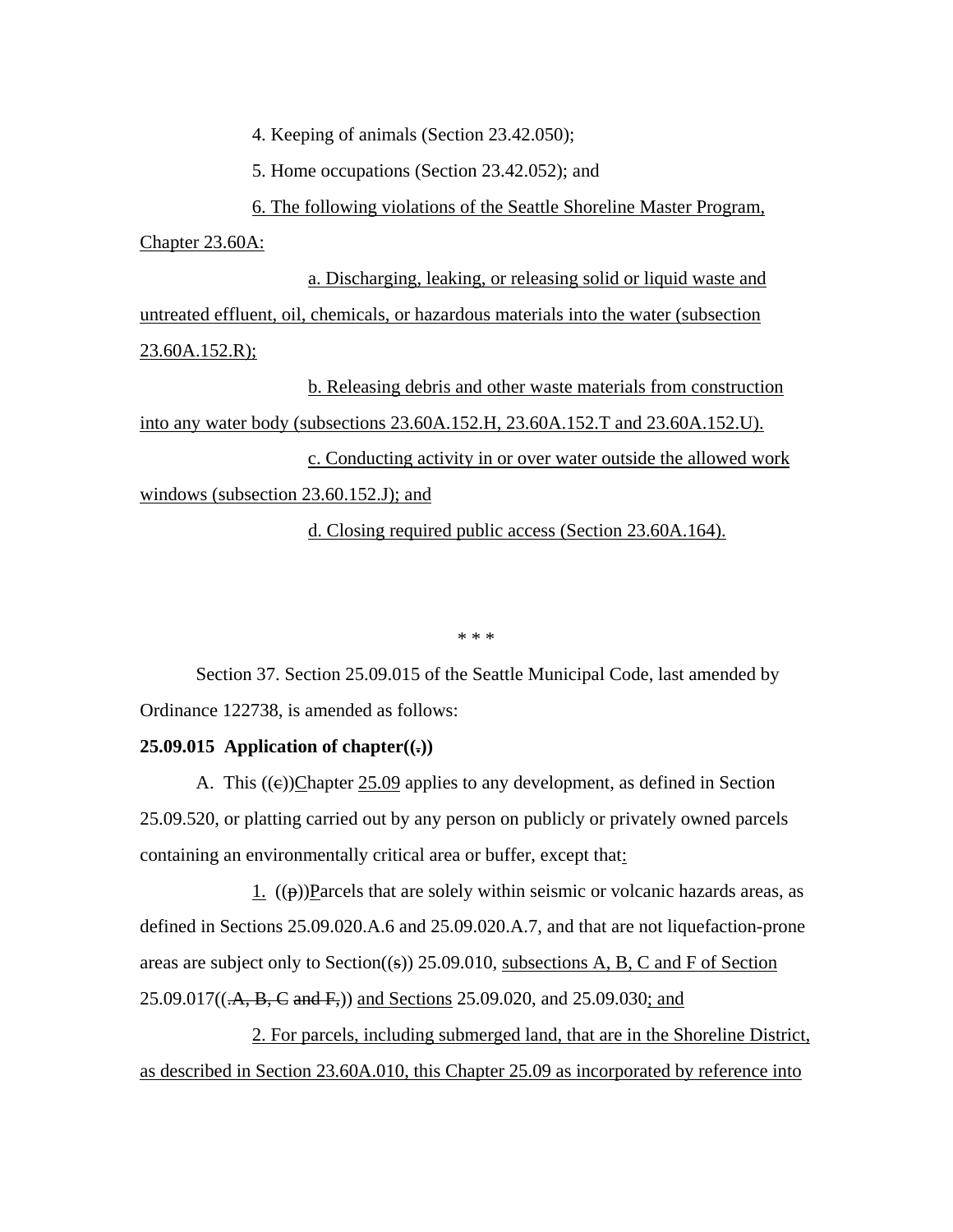Section 23.60A.156 applies to development and shoreline modifications, as defined in Chapter 23.60A, uses, platting, and actions described in subsection 25.09.015.C.

B. This ((e))Chapter 25.09 applies to altering vegetation, trees, or habitat carried out by any person in landslide-prone critical areas (including steep slopes), steep slope buffers, riparian corridors, ((shoreline habitat, shoreline habitat buffers,))wetlands, and wetland buffers on publicly or privately owned parcels, except for parcels, including submerged land, in the Shoreline District, where such actions shall comply with Section 23.60A.190.

C. Section  $25.09.200((-AA))\underline{A.4}$  applies to daylighting pipes and culverts defined in that subsection 25.09.200.A.4.

\*\*\*

Section 38. Section 25.09.020 of the Seattle Municipal Code, last amended by Ordinance 122738, is amended as follows:

### **25.09.020 - Environmentally critical areas definitions((.))**

The following are environmentally critical areas designated by this chapter 25.09 geologic hazard areas, steep slope areas, flood-prone areas, wetlands, fish and wildlife habitat conservation areas, and abandoned landfills.

\* \* \*

D. Fish and Wildlife Habitat Conservation Areas. The following are fish and wildlife habitat conservation areas:

\* \* \*

((6. Shoreline habitat, which is Type 1 waters, defined in WAC 222-16- 031, that provide migration corridors for fish listed by WDFW as a priority species waterward of the ordinary high water mark.))

\* \* \*

Section 39. Section 25.09.045 of the Seattle Municipal Code, which section was enacted by Ordinance 122050, is amended as follows: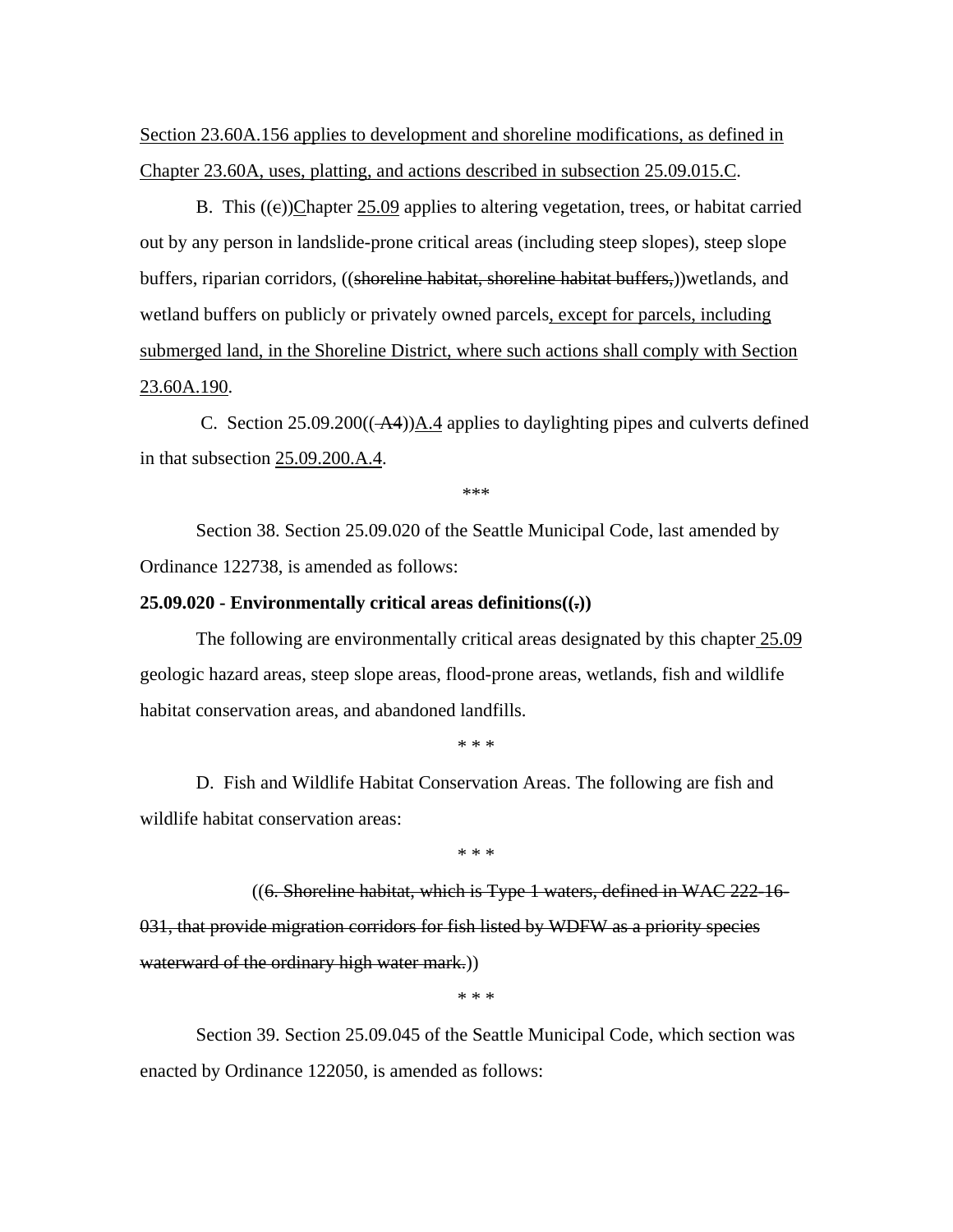#### **25.09.045 – Exemptions((.))**

\* \* \*

H.

1. The activities identified in subsection 25.09.045.H.3 below are exempt from the provisions of this  $((e))$ Chapter 25.09 when the applicant demonstrates:

a. The work is not a prerequisite to other development;

b. No practicable alternative to the work with less impact on the environmentally critical area or buffer exists; and

c. The work does not pose an unreasonable threat to the public health, safety or welfare on or off the parcel.

2. The Director's decision shall:

a. include the approved location and limits of the work; and

b. require specific mitigation measures for impacts to all

environmentally critical areas and their buffers before, during, and after construction.

3. The provisions of this subsection 25.09.045.H apply to the following activities:

a. Relocation of electric facilities, lines, equipment or appurtenances, not including substations, with an associated voltage of ((fifty-five  $t$ housand ())55,000(())) volts or less only when required by a governmental agency,

b. Relocation of natural gas, cable communications, gas, telephone facilities, and public utility lines, pipes, mains, equipment or appurtenances only when required by a governmental agency,

c. Installation or construction in improved public road rights-ofway, and replacement, operation or alteration, of all electric facilities, lines, equipment or appurtenances, not including substations, with an associated voltage of ((fifty-five thousand  $($ ))55,000 $(()$ )) volts or less,

d. Installation or construction in improved public road rights-of-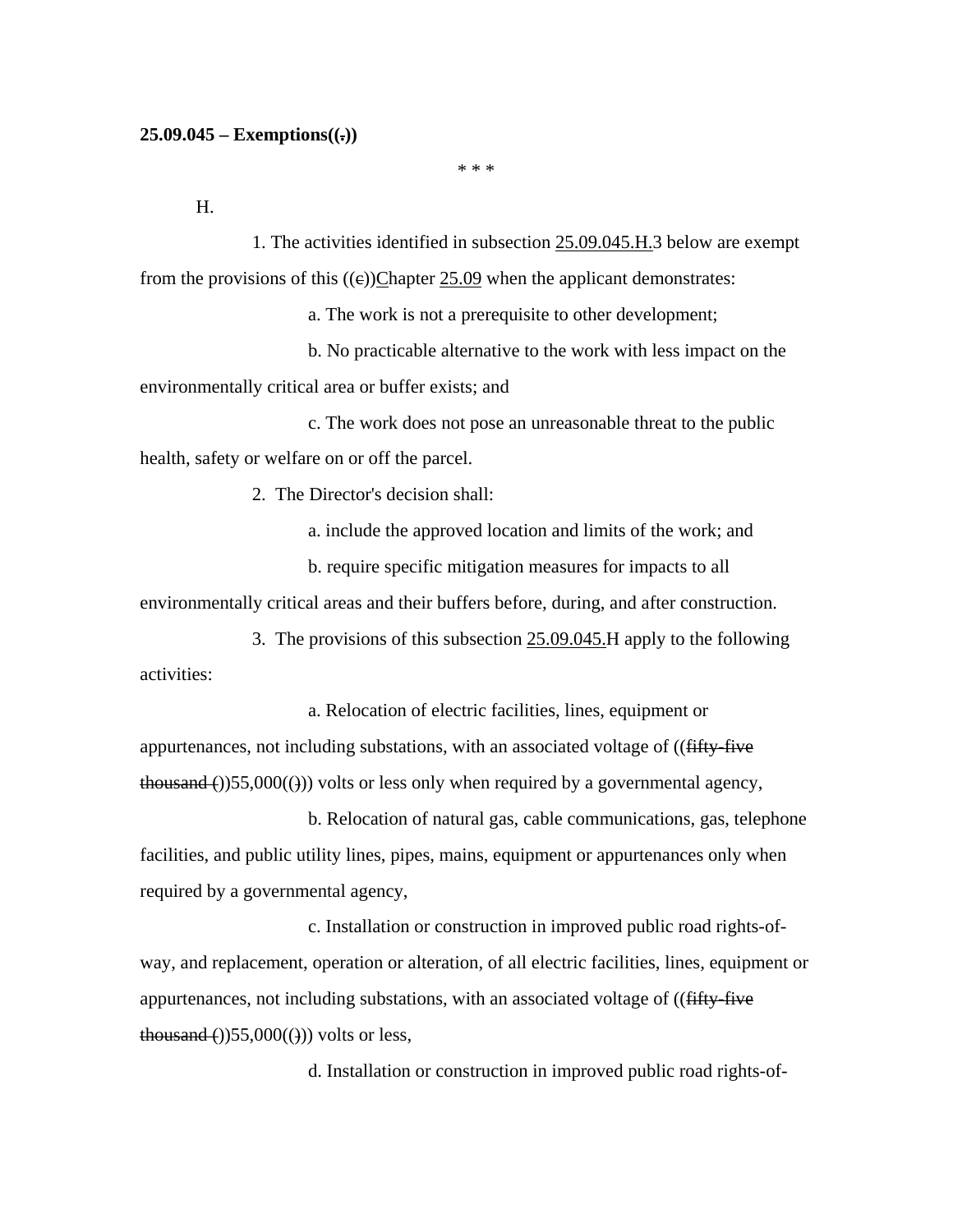way, and replacement, operation, repair or alteration of all natural gas, cable communications, telephone facilities, and public utility lines, pipes, mains, equipment or appurtenances,

e. Public or private projects designed to enhance riparian corridors, ((shoreline habitat and its buffer,))and wetlands and their buffers, including stormwaterrelated functions, that require either a Hydraulic Project Approval from the Washington Department of Fish and Wildlife or a Section 404 permit under the federal Clean Water Act from the United States Army Corps of Engineers, Aquatic Habitat Matching Grant program, established by City Council Resolution 30719, and

f. Public projects where the intrusion into the environmentally critical area or buffer benefits the public, such as trails providing access to a creek or wetland area, when located and designed to keep environmental disturbance to a minimum. The applicant shall protect vegetation and trees pursuant to a tree and vegetation plan consistent with best management practices. The plan shall be prepared by a qualified expert with experience related to the type of environmentally critical area or buffer where work will occur. In landslide-prone areas of the plan shall also be approved by a geotechnical engineer or geologist licensed in the State of Washington with experience in analyzing geological hazards related to slope stability and vegetation removal on steep slopes.

\*\*\*

Section 40. Section 25.09.200 of the Seattle Municipal Code, last amended by Ordinance 123106, is amended as follows:

#### **25.09.200 - Development standards for fish and wildlife habitat conservation areas**

A. Development standards for parcels with riparian corridors $((.)$ 

\* \* \*

2. Riparian Watercourse $((.)$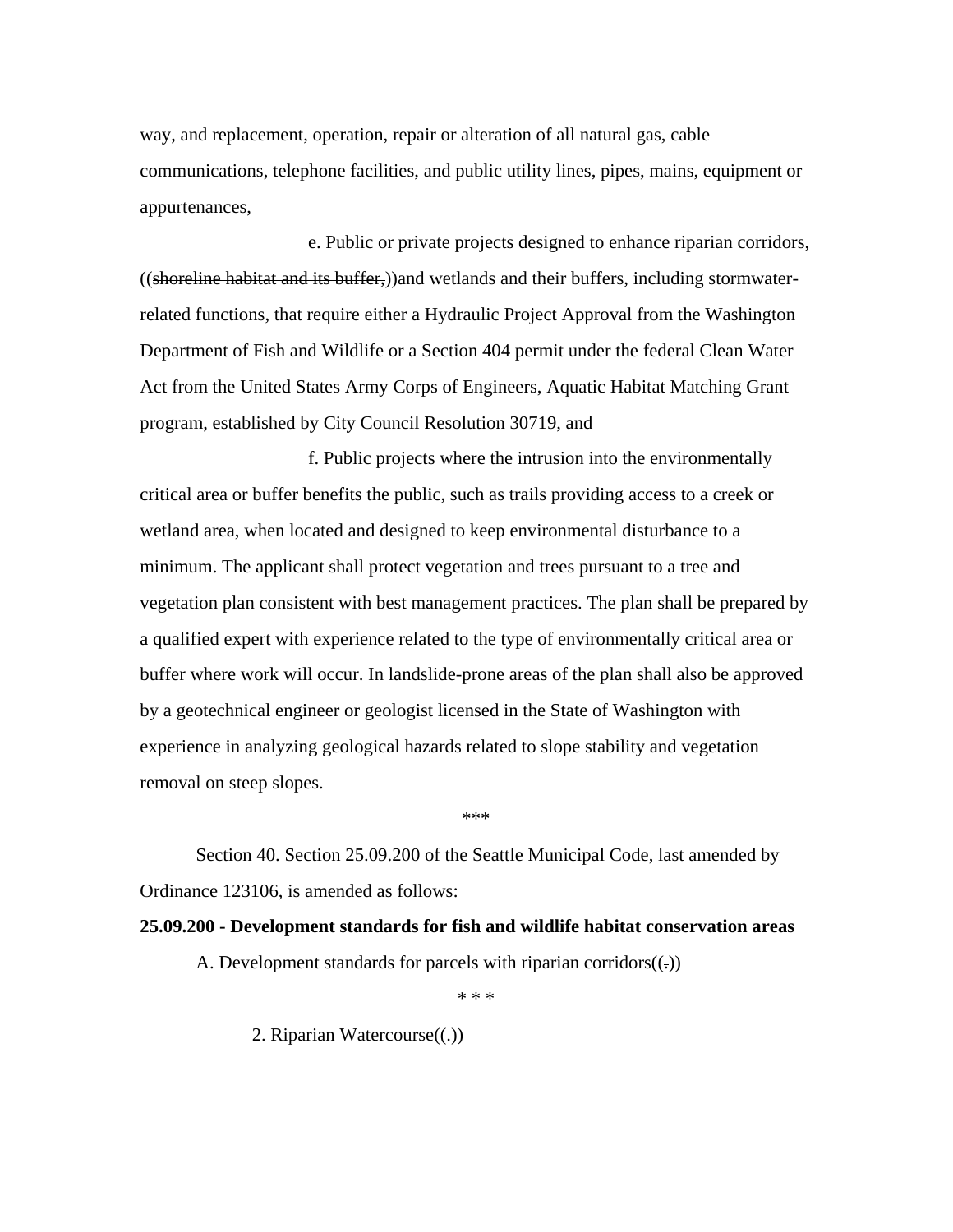a. Development is prohibited within or over the watercourse, except as provided in this subsection 25.09.200.A.2.a or subsection 23.09.200.A.2.b. If no other access is available to the property, the Director may approve access over the watercourse, provided that it maintains the natural channel and floodway of the watercourse and that disturbance of the riparian management area is kept to a minimum.

b. On Haller and Bitter Lakes, piers are regulated pursuant to the development standards for similar structures in the Seattle Shoreline Master Program, Chapter 23.60A, Part XVI, The Urban Residential Environment. If a pier is allowed, access to it through the riparian management area is also allowed, provided the impact on the naturally functioning condition of the riparian management area from the pier's location, method of construction, and construction materials is kept to a minimum.

\* \* \*

((B. ((Development Standards for Shoreline Habitat.

1. The provisions of this subsection B apply to all parcels with shoreline habitat defined in subsection 25.09.020 D6 or its buffer.

2. In addition, the provisions of subsection C below apply to parcels with shoreline habitat or its buffer, except subsection C2 with respect to fish. In the event of an irreconcilable conflict between the provisions of this subsection B and subsection C, the provision most protective of wildlife habitat applies.

3. Development is prohibited in shoreline habitat, except when all of the following criteria are met:

a. The development is allowed under Title 23, including chapter 23.60, the Shoreline Master Program; and

b. Mitigation is provided for all impacts to the ecological functions of fish habitat on the parcel resulting from any permitted increase in or alteration of existing overwater coverage.

4. Buffers.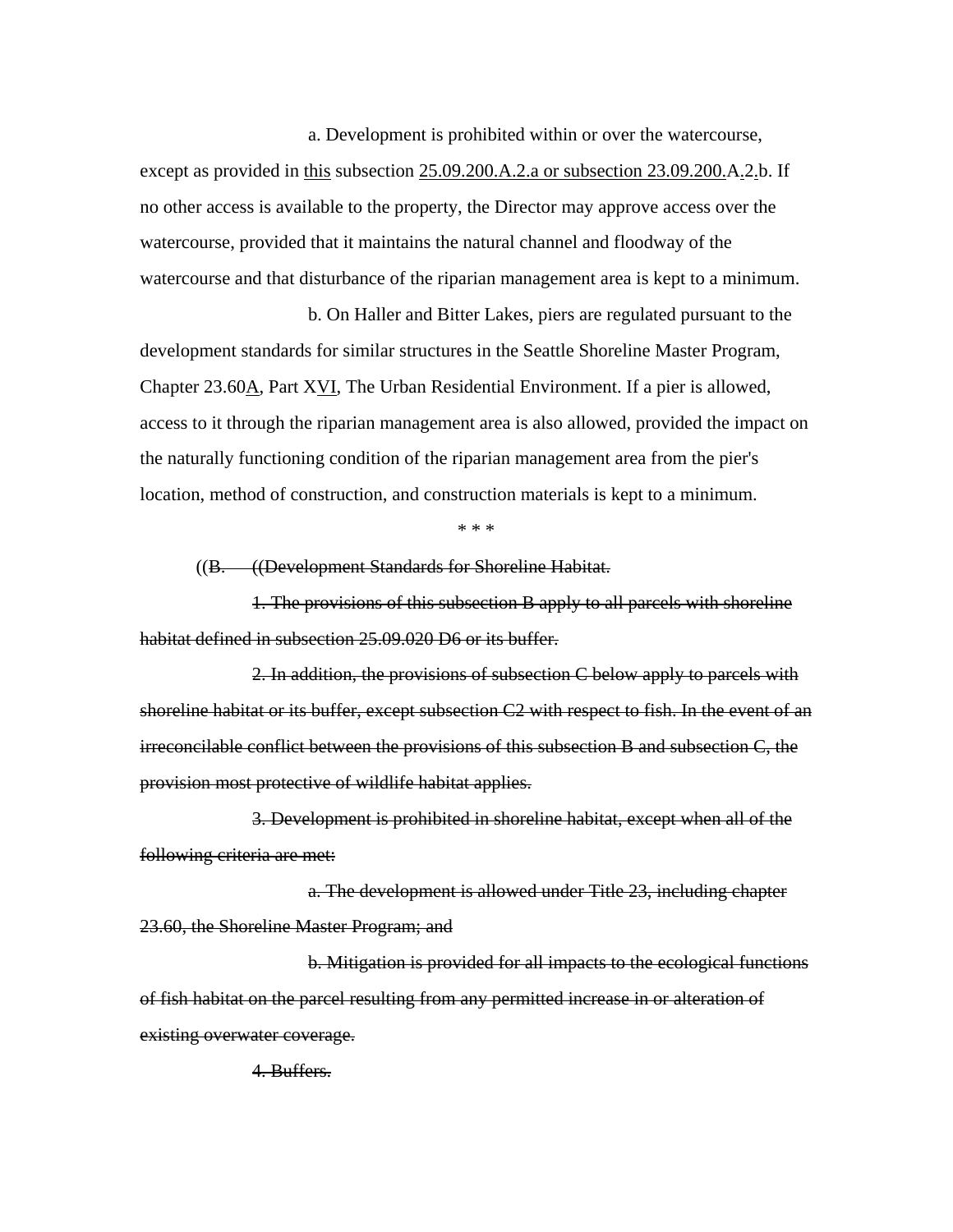a. Shoreline habitat has a 100 foot buffer from the ordinary high

water mark.

b. Bioengineered solutions, such as using plants or other approved natural material, to stabilize the shoreline are allowed in the buffer, provided they are allowed under Title 23, including Chapter 23.60, the Shoreline Master Program.

c. Other development for water dependent and water related uses is prohibited in the buffer, except when:

1) The development is allowed under Title 23, including Chapter 23.60, the Shoreline Master Program; and

2) no vegetation is removed, the amount of impervious surface is not increased, and no surface that is permeable by water at the time of the application will be covered with an impervious surface so that impervious surface will be closer to the ordinary high water mark; or

3) if any of the actions described in subsection

25.09.200.B.4.c.2 occur and that action impacts the ecologic function of the shoreline, those impacts are mitigated as set out in subsection 25.09.200.B.4.e below.

If the standards in subsections 25.09.200.B.4.c.1 and 25.09.200.B.4.c.2 are met, then the application is not subject to the application submittal requirements in Section 25.09.330 and the general development standards in Section 25.09.060.

d. Other development for non-water dependent and non-water related uses is prohibited in the buffer, except when:

1) The development is allowed under Title 23, including Chapter 23.60, the Shoreline Master Program; and

2) for non-residential uses

a) the lot was in existence before May 9, 2006; and b) the development is 25 feet or more from the

ordinary high water mark unless the development is allowed in the shoreline habitat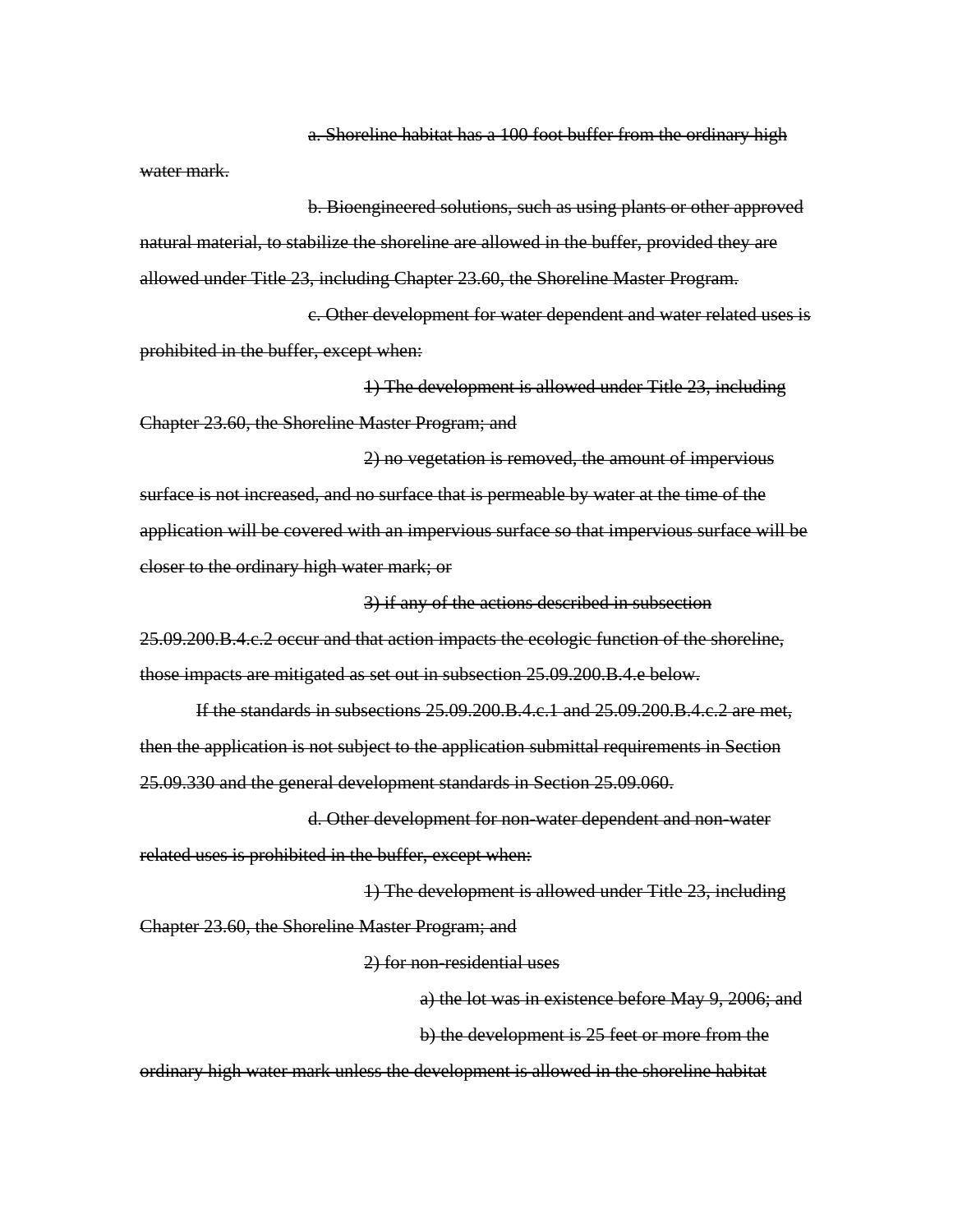under Title 23, including Chapter 23.60, the Shoreline Master Program; and

c)

#### i no vegetation is removed, impervious

surface is not increased and no net loss of ecological function of the critical area or buffer from other actions occurs; or

ii if any of the actions described in

b) if any of the actions described in subsection

subsection 25.09.200.B.4.d.2.c.i above occur, all impacts on the ecological function are mitigated as set out in subsection 25.09.200.B.4.e below; or

3) for residential uses the residence is 25 feet or more from the ordinary high water mark

a) and no vegetation is removed, impervious surface is not increased and no net loss of ecological function of the critical area or buffer from other actions occurs; or

25.09.200.B.4.d.3.a above occur, all impacts on the ecological function are mitigated as set out in subsection 25.09.200.B.4.e below.

e. Mitigation.

1) Mitigation must prevent net loss of ecological function. Mitigation must achieve the equivalent ecologic functions as the conditions existing in the shoreline habitat buffer at the time of development. Mitigation under this Section is not intended to duplicate mitigation for the same ecologic function that is required under other City regulations or under state and federal permits. The permit condition most protective of the ecologic function shall be enforced.

2) For the purpose of this Section, mitigation is action that replaces ecological functions lost as a result of a project impact. Depending on the type of lost ecological function these include:

a) providing habitat, or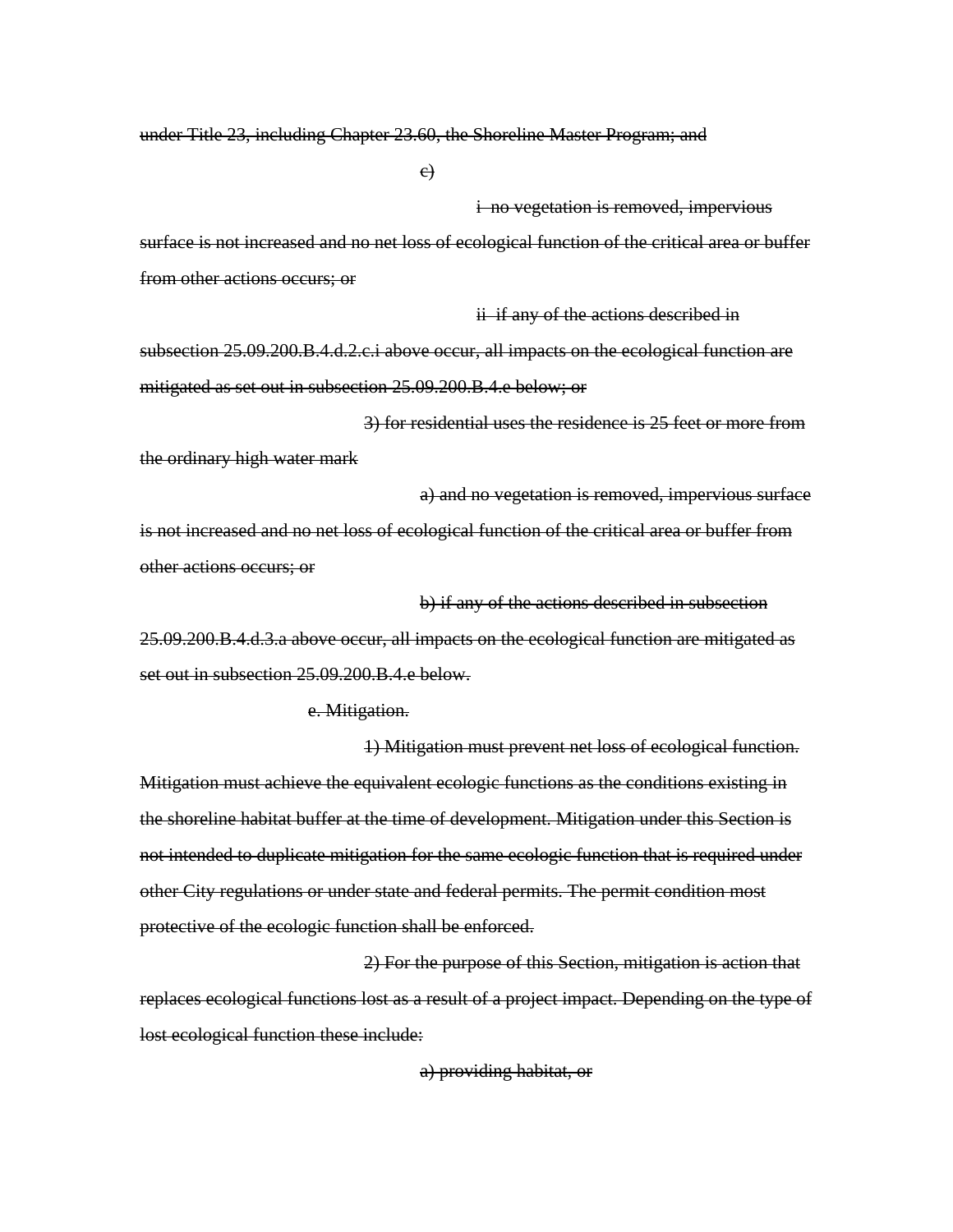b) creating new pervious ground or

c) replicates the function of the pervious ground

(a) 1:1 for areas on the parcel or on a parcel that

through methods that are engineered and designed according to the requirements of Chapters 22.800 through 22.808, Stormwater Code.

(3) Mitigation for habitat impacts in the buffer shall occur in the following order of preference:

(a) on the parcel within the buffer as close to the ordinary high water mark as possible;

(b) within the buffer as close to the ordinary high water mark as possible on a parcel that abuts the ordinary high watermark within one quarter (¼) mile along the shoreline from where the vegetation removal, placement of impervious surface or other loss of habitat occurred;

(c) farther along the shoreline within the buffer as close to the ordinary high water mark as possible.

(4) The following mitigation ratios are required for habitat impacts in the buffer under subsection  $2(a)$  and  $2(b)$ ; the first number specifies the area of replacement habitat, and second specifies the area of altered habitat:

abuts the ordinary high water mark within one quarter  $(½)$  mile along the shoreline from where the vegetation removal, placement of impervious surface or other loss of habitat occurred. If the applicant demonstrates that the ecological function can be replaced at a different ratio, the Director may approve that ratio.

(b) 3:1 farther along the shoreline, provided that if a five (5) year bonded monitoring program is provided that monitors the effectiveness of mitigation measures and provides a means for ensuring the attainment of the goals of the program, the Director may approve a 2:1 ratio.

5. Bulkheads.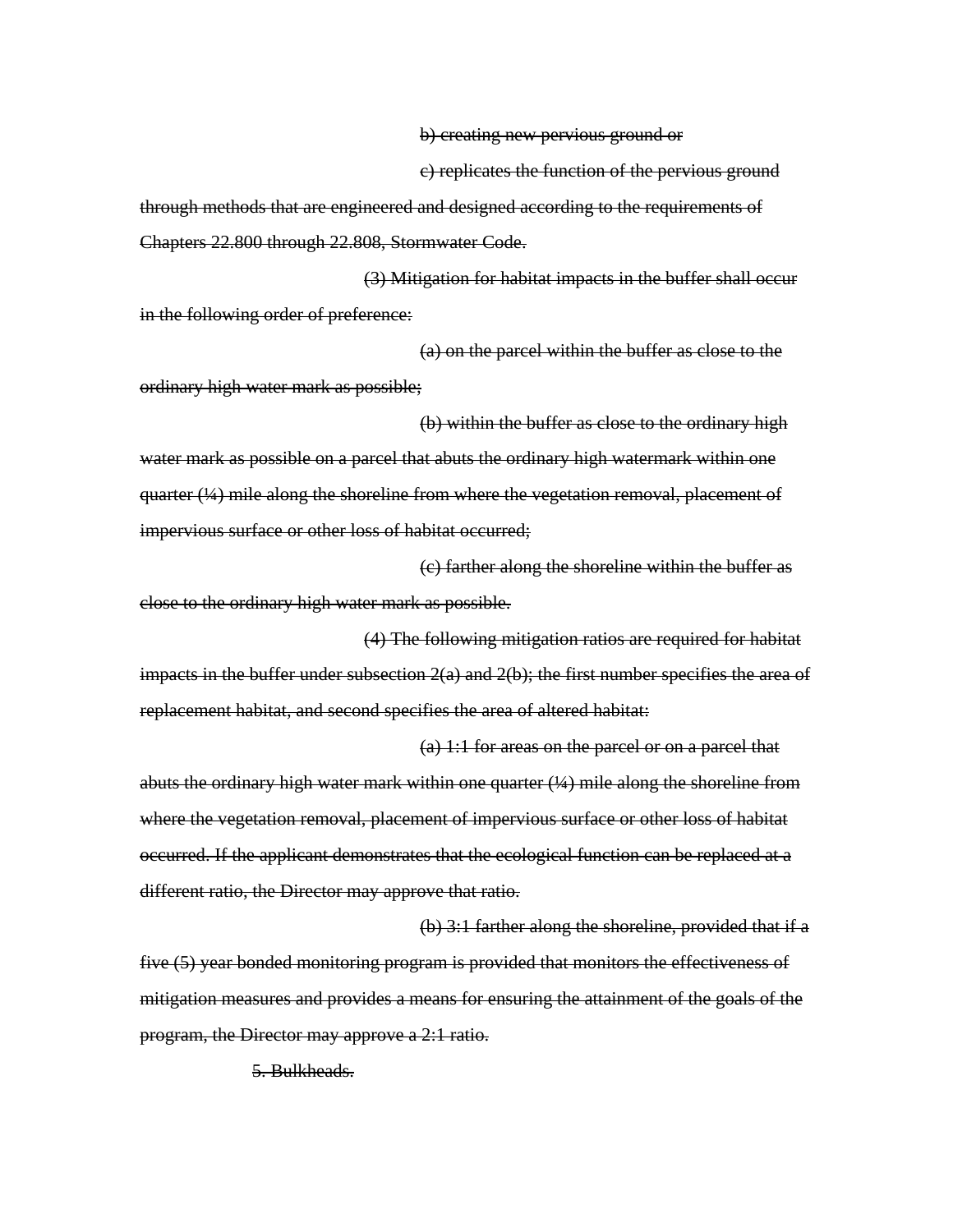a. New bulkheads are prohibited, except when the bulkhead is

necessary to the continued operation or expansion of a water dependent or water related use.

b. Major repair of existing bulkheads is prohibited, except when

(1) the bulkhead is necessary to the continued operation or expansion of a water dependent or water related use; or

(2) a bioengineered solution, such as using plants or other approved natural material to stabilize the shore, will not achieve the same level of shoreline stabilization and property protection.

6. Streets.

a. Existing public or private streets are excluded from these buffer regulations, provided that if the provisions of Chapters 22.800 through 22.808, the Stormwater Code apply, the Director shall require adequate stormwater detention to prevent harm from the street to habitat and to keep degradation of water quality for habitat to a minimum.

b. New streets are allowed when the following criteria are met: 1) the street is allowed under Title 23, including Chapter 23.60, the Shoreline Master Program; and

2) no vegetation is removed, impervious surface is not increased, and no net loss of ecological function of the critical area or buffer from other actions occurs; or

3) if the actions described in subsection 25.09.200.B.6.b.2 occur, any impacts on the ecological function are mitigated as set out in subsection 25.09.200.B.4.e above.

7. The following provisions apply to all parcels containing shoreline habitat and buffers to prevent impacts to the habitat and buffer:

a. Any increases in surface runoff from development shall be kept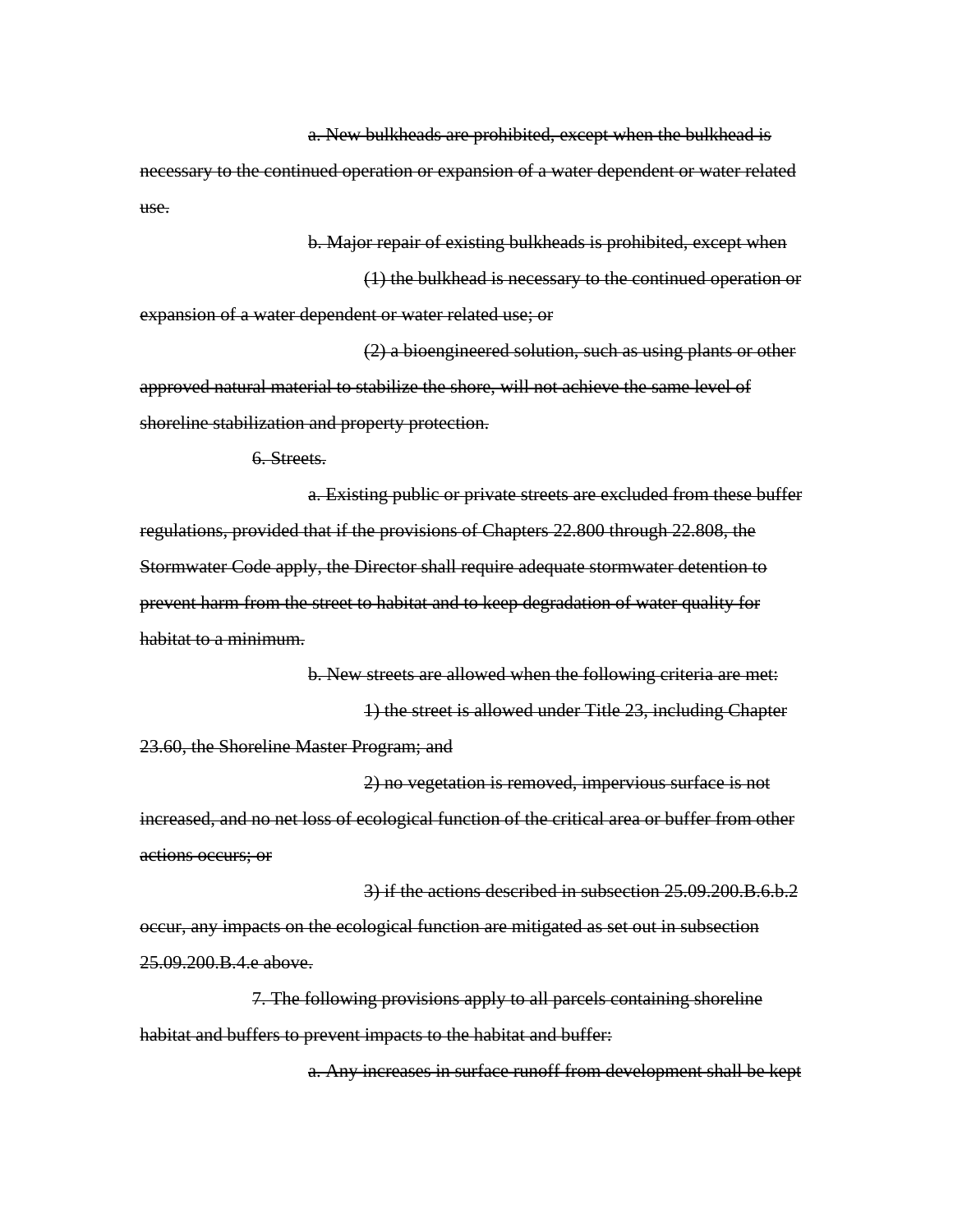to a minimum, and surface water run off shall be controlled, treated and released so that receiving water quality and any shore properties and features are not adversely affected. Control measures may include, but are not limited to, dikes, catch basins or settling ponds, interceptor drains and planted buffers. Allowable means to achieve this include bioswales, catch basin filters, and other methods prescribed in Chapters 22.800 through 22.808, the Stormwater Code.

b. Pavement in the habitat and buffer shall be kept to a minimum and permeable surfacing, where practicable, shall be used to keep surface water accumulation and runoff into the habitat and buffer to a minimum. Recommended methods are found in Chapters 22.800 through 22.808, Stormwater Code. Permeable surfaces include, but are not limited to, porous asphalt, concrete, brick, or pavers; or plastic confinement systems with grass or gravel filler.

c. Best management practices shall be employed for the safe handling of fuels and toxic or hazardous materials to prevent them from entering the water. Direct runoff of these materials is prohibited. Best management practices shall be employed for prompt and effective clean-up of any spills that do occur. A spill prevention and response plan may be required by the Director.

d. Any cleaning or resurfacing operation occurring over water that may result in the entry of debris, such as paint chips, shall employ tarpaulins securely affixed above the water line to prevent material from entering the water. Prior to removing the tarpaulins, the accumulated contents shall be removed by vacuuming or an equivalent method that prevents material from entering the water.

e. No over-water application of paint, preservative treatment, or other chemical compounds is permitted, except in accordance with best management practices.

f. Wooden components that will be in contact with standing water or floodwaters shall not contain polycyclic aromatic hydrocarbons (PAH), creosote,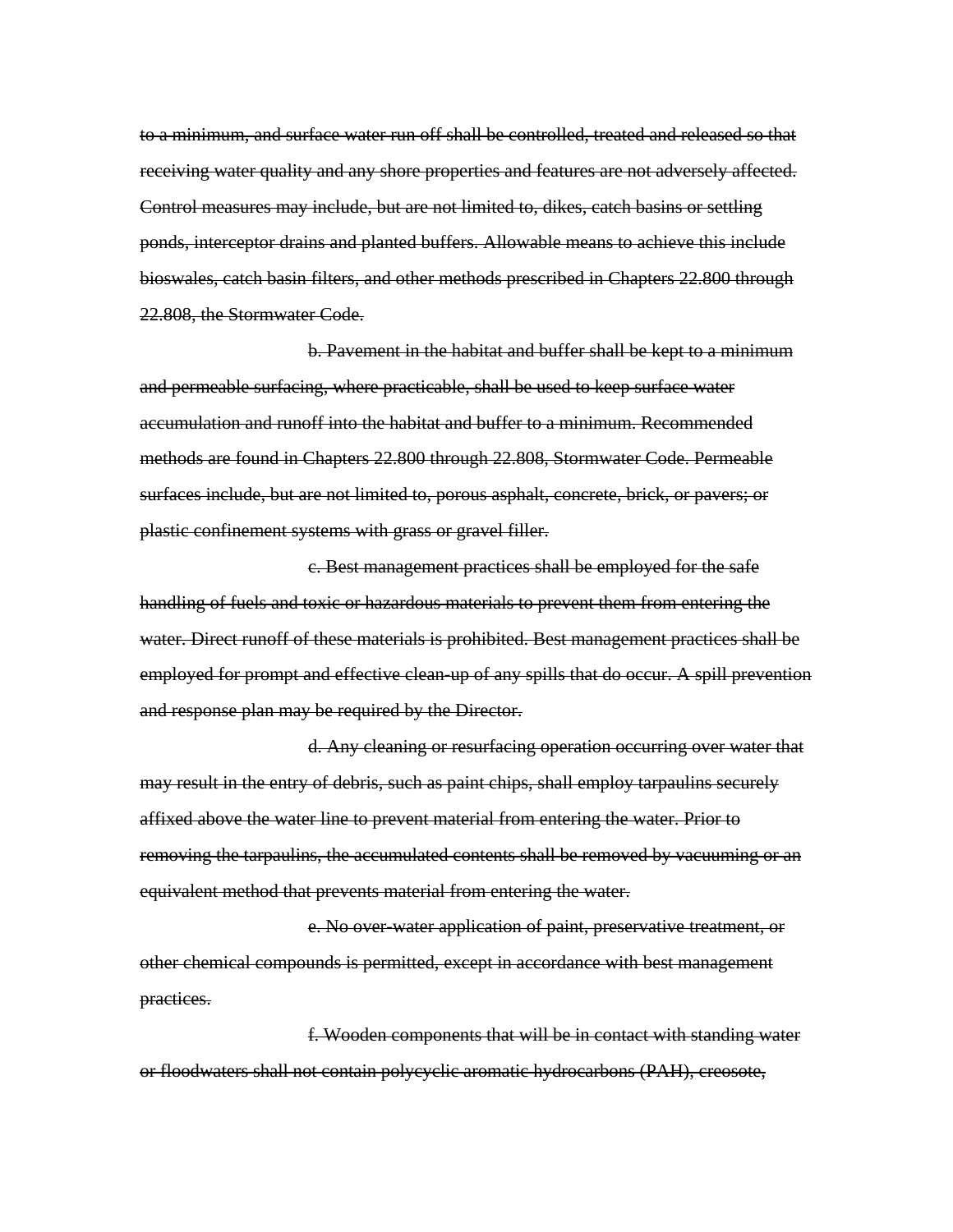pentachlorophenol, or similar toxic substances. Durable, non-toxic components is the preferred material for in-water and over-water structures. Where treated wood is considered necessary, it shall be applied and used in accordance with the American Wood Preserver Association (AWPA) standards for aquatic use.

g. For projects involving concrete, a concrete truck chute cleanout area shall be established to contain wet concrete. No concrete or clean out shall be allowed to enter the water body. This does not prohibit piers or other concrete structures authorized by a valid permit.

h. All inlets and catch basins shall be protected from fresh concrete, paving, paint stripping and other high-risk pollution generating activities during construction.

i. Construction staging areas shall be as far from the ordinary high water mark as practicable.

j. Planting native vegetation may be required to mitigate impacts of development on the shoreline habitat or buffer.

k. If at any time project-related activities cause a fish kill to occur, the permittee shall stop all work relating to the fish kill and immediately notify the Department of Planning and Development, Washington Department of Fish and Wildlife, and the Washington Department of Ecology.

l. In- and over-water structures shall be designed and located to keep impacts from shading of any bank and shallow water habitat to a minimum.

8. Removal of, clearing, or any action detrimental to habitat, trees or vegetation in shoreline habitat or its buffer is prohibited, except as authorized under subsections 1-6 above and section 25.09.320.)

 $((\infty)B)$ .

1. Development on parcels containing fish and wildlife habitat conservation areas shall comply with any species habitat management plan set out in a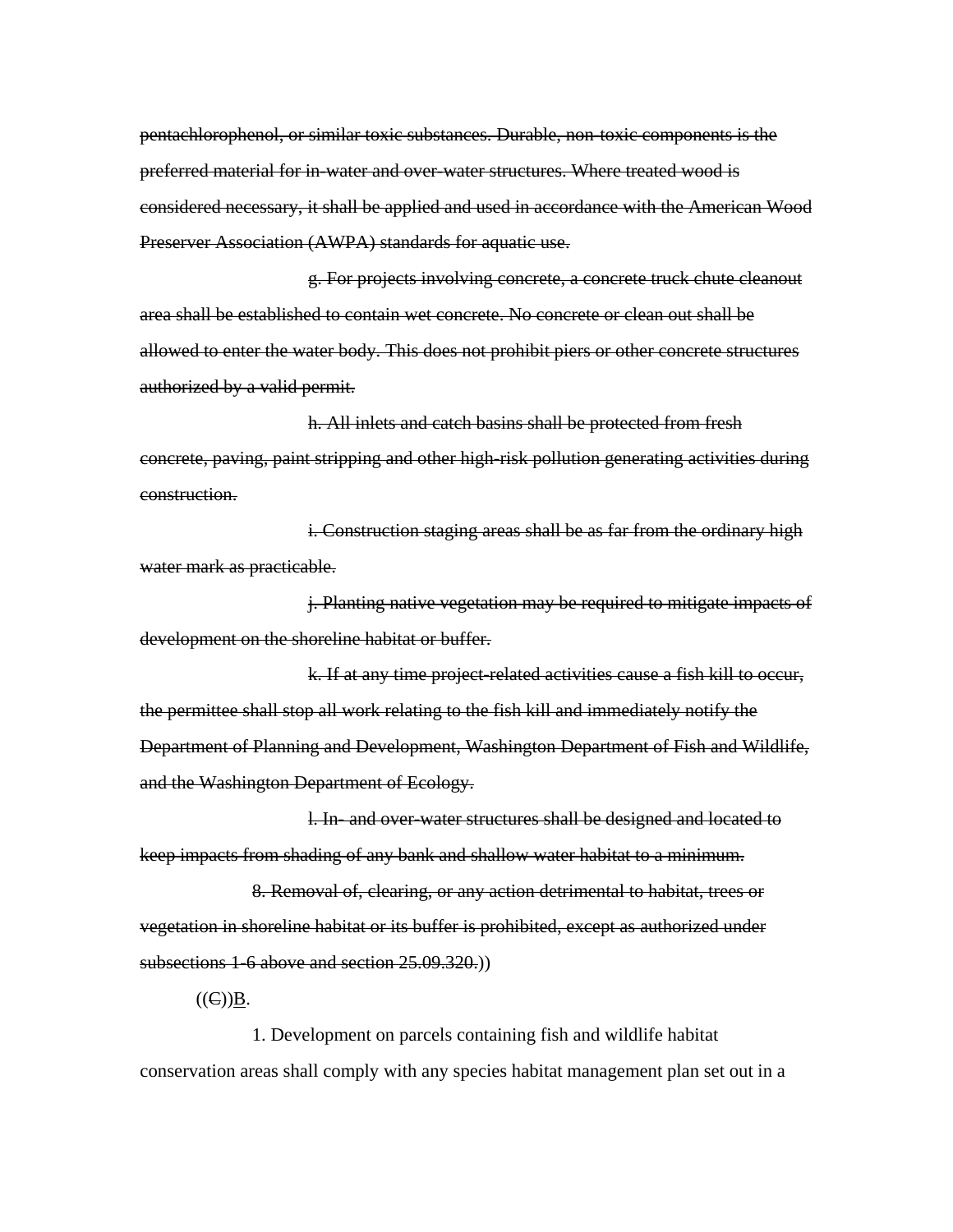Director's Rule. The Director may establish by rule a species habitat management plan to protect any priority species identified by the Washington State Department of Fish and Wildlife or to protect species of local importance.

2. Any person proposing development on a parcel containing fish and wildlife habitat conservation areas shall consult with the Washington State Department of Fish and Wildlife and comply with any requirements of that agency, except as limited in subsections 25.09.200.A and 25.09.200.B above.

 $((D))C$ . Based on information provided by a qualified wildlife biologist, the Director may condition development on parcels containing wildlife habitat or corridors defined in subsection 25.09.020. D.3 to protect fish or wildlife habitat corridors. Conditions may include, but are not limited to:

- 1. Establishment of buffer zones;
- 2. Preservation of important vegetation and habitat features;
- 3. Limitation of access to habitat areas;
- 4. Seasonal restriction of construction activities;

5. Preservation of the ability for fish to pass between fish habitat in Type 1-5 waters upstream and downstream of the parcel. The application requirements and general conditions of this chapter, Sections 25.09.330 and 25.09.060, do not apply if the person responsible for development of the parcel has either a Hydraulic Project Approval from the Washington Department of Fish and Wildlife or a Section 404 permit under the federal Clean Water Act from the United States Army Corps of Engineers. Nothing in this subsection 23.60.200.C alters the rights of the owner of the pipe or culvert, if that person is not an applicant for a permit.

6. Requiring the developer to daylight a pipe or culvert defined in ((SMC)) subsection 25.09.020.D.3.c, when the conditions in subsection 25.09.200.C.6.a below are met. When requiring daylighting, the Director is authorized to modify the conditions set out in subsection 25.09.200.C.6.b below. Nothing in this subsection 25.09.200.C.6 alters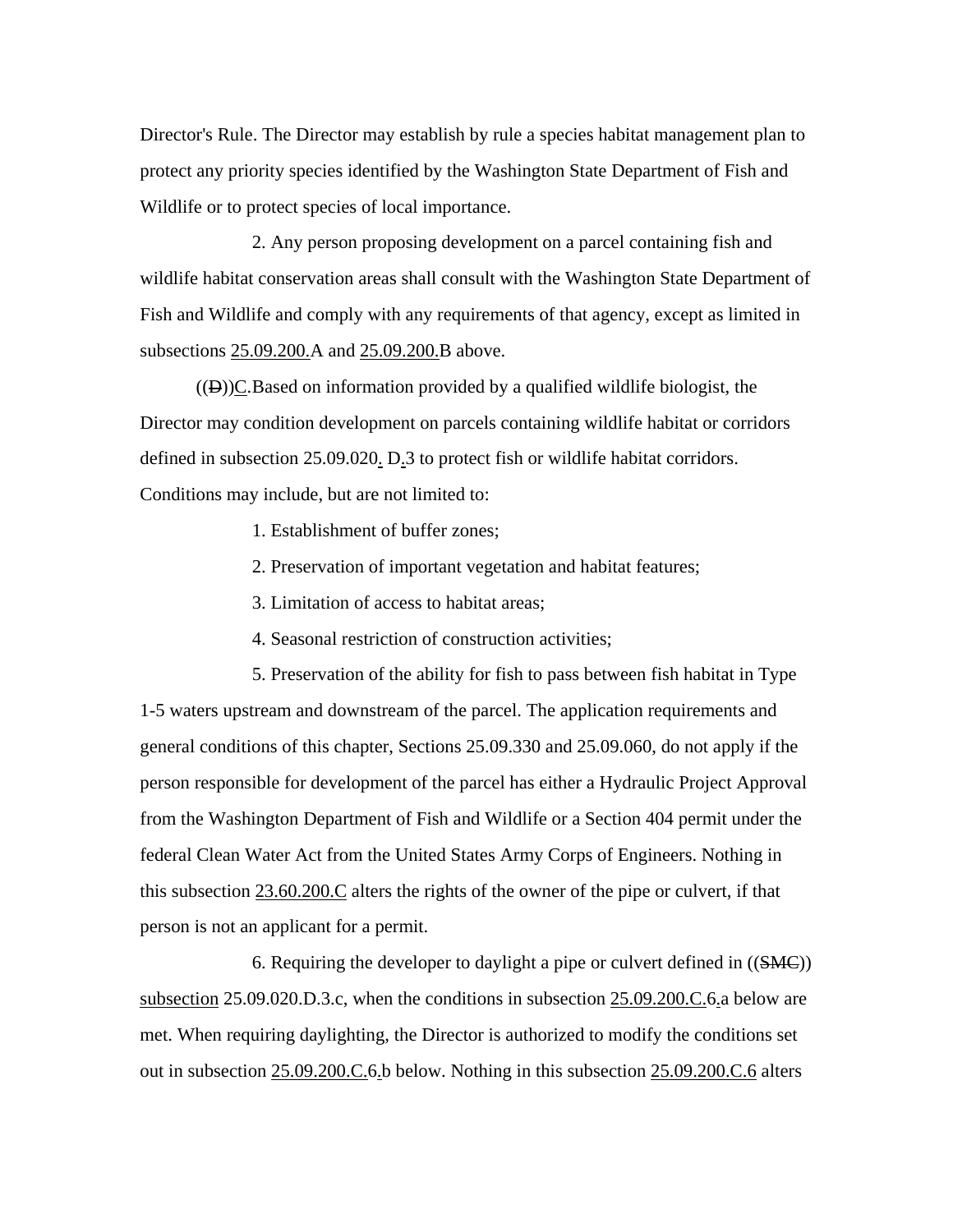the rights of the owner of the pipe or culvert, if that person is not an applicant for a permit.

a. The Director may require daylighting under the following conditions:

 $((())$ 1) When the existing pipe or culvert cannot remain in its current location and provide an effective passage for anadromous fish due to the development.

 $(())$ 2) Other methods for preserving fish passage such as pipe or culvert placement or site engineering are not feasible.

b. If daylighting is required then the applicant must prepare a plan that demonstrates the following:

 $((f))1$ ) The ecological functions of the daylighted waters and resulting new riparian management area are compatible with and protect the functions of pipes and culverts upstream and downstream and the ecological functions of the existing riparian corridor upstream and downstream and do not contribute to flooding.

 $(())$ 2) The ecological functions include preventing erosion, protecting water quality, and providing diverse habitat.

c. The Director determines that daylighting the pipe or culvert and the impacts from the development to fish passage on the parcel are roughly proportionate.

d. When requiring daylighting, the Director is authorized to modify the following conditions:

 $((f))1$ ) Yard and/or setback requirements on the property may be reduced to provide sufficient area for daylighting and creating a riparian management area, unless reducing them is injurious to safety.

 $((f))2$ ) The riparian corridor watercourse and riparian management area may count toward open space requirements for all multifamily or commercial zone requirements.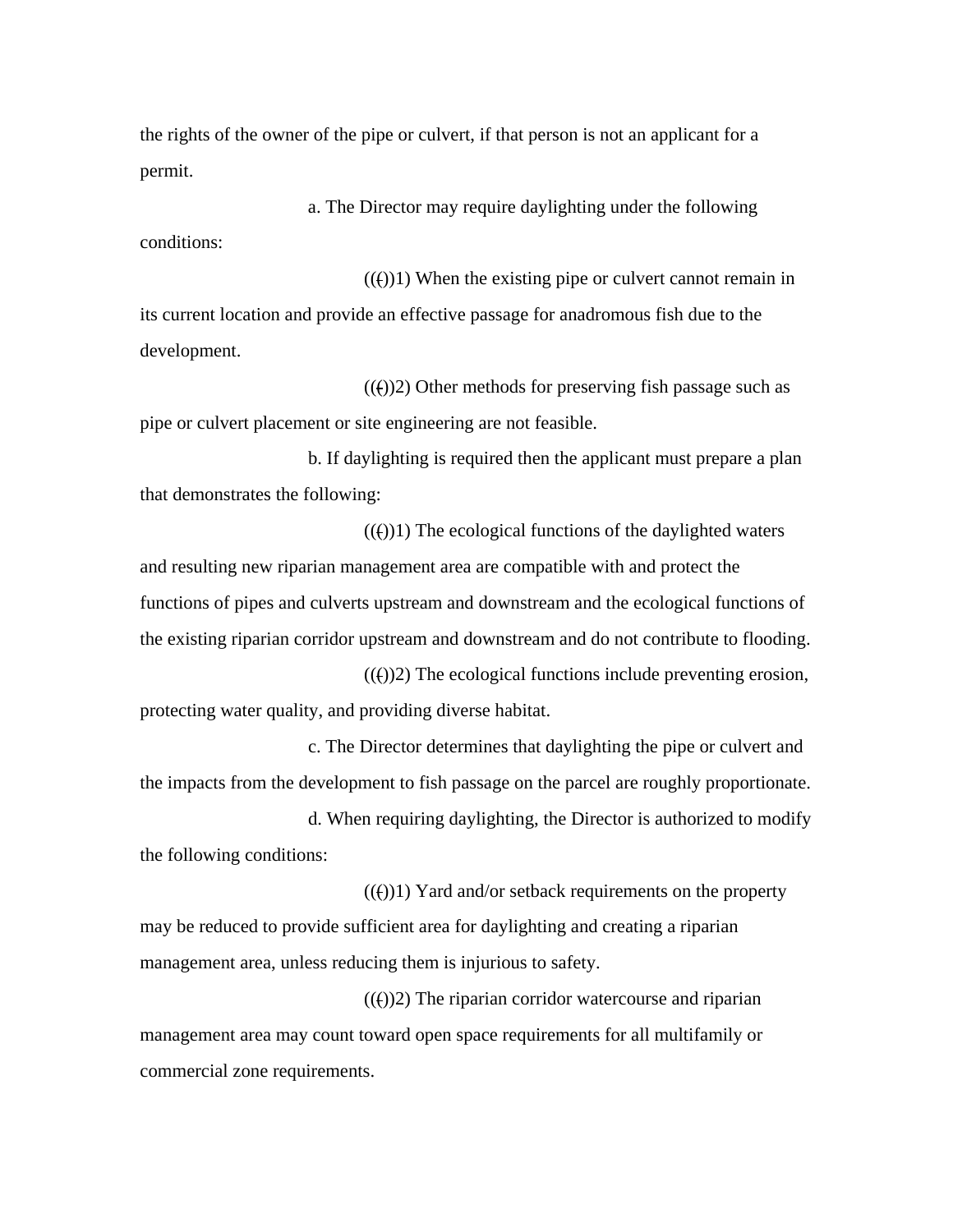$((f))$ 3) Required parking may be reduced up to  $((\text{twenty})$ five percent  $\Theta(25(\frac{1}{2}))$  percent.

 $((f))$ 4) The riparian management area may be reduced to the extent needed to provide sufficient area for the plan described in subsection  $((6a(2))$ )25.09.200.C.6.a.2 above.

 $((E))D$ . Designating Species of Local Importance and their Habitat $((.)$ 

1. The Director on an annual basis shall accept and consider nominations for species of wildlife and their habitat to be designated as locally important. The designation of a species of local importance and its habitat shall require an amendment to this  $((e))$ Chapter 25.09.

2. Species or habitat to be designated shall exhibit the following characteristics:

a. Local populations of native species are in danger of extinction based on existing trends:

 $(())$ 1) Local populations of native species that are likely to become endangered; or

 $((f))2$ ) Local populations of native species that are vulnerable or declining;

b. The species has recreational, commercial, game, tribal, or other special value;

c. Long-term persistence of a species is dependent on the protection, maintenance, and/or restoration of the nominated habitat;

d. Protection by other county, state, or federal policies, laws, regulations, or nonregulatory tools is not adequate to prevent degradation of the species or habitat in Seattle;

e. Areas nominated to protect a particular habitat or species have either high-quality habitat or habitat with a high potential to recover to a suitable quality,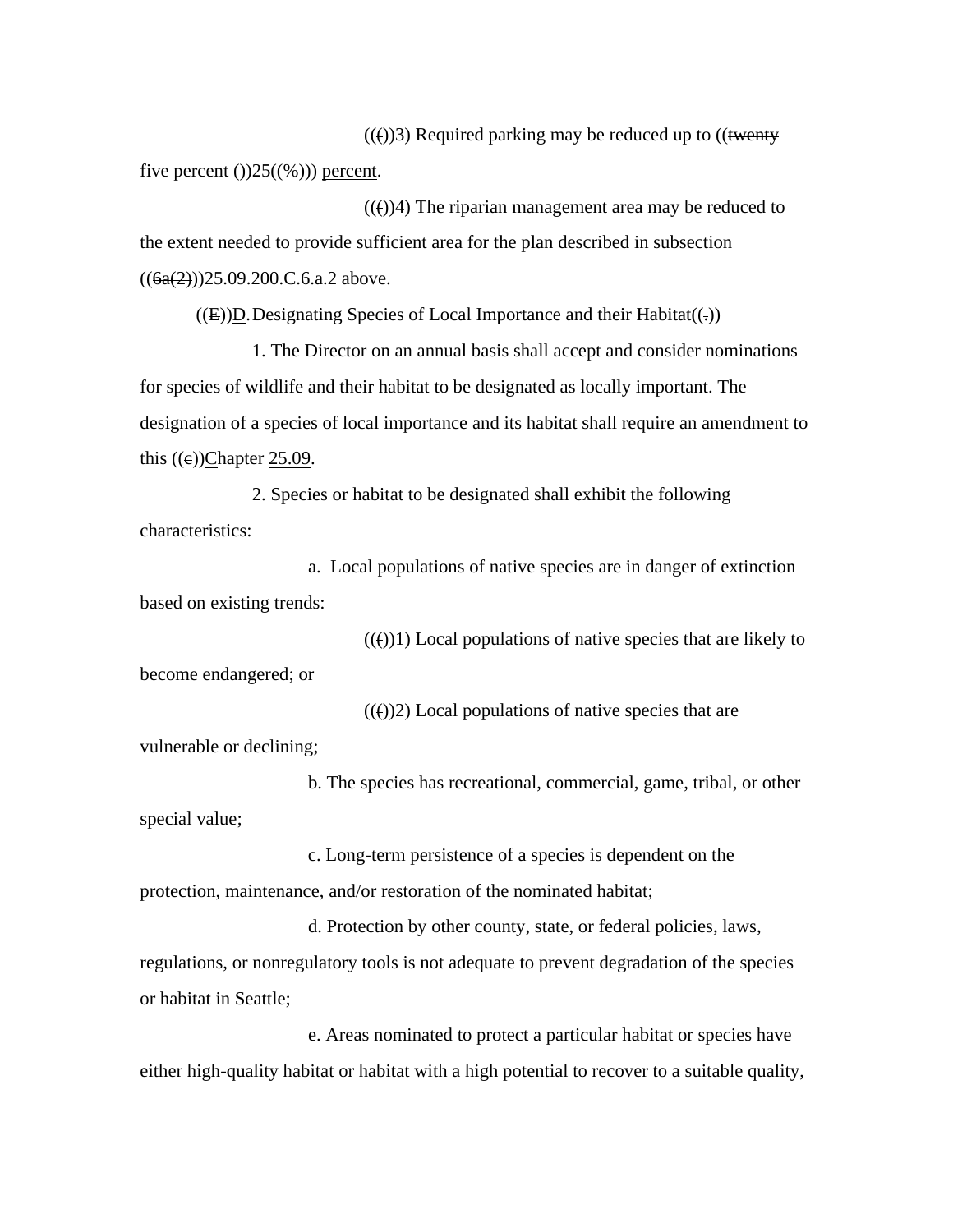and the habitat is limited in quantity, highly vulnerable to alteration, or connects habitats.

3. Species and habitats may be nominated for designation by any person. Nominations shall be in writing, address the characteristics listed in subsection $((2))$ 25.09.200.D.2, and state whether specific habitat features are being nominated (for example, next sites, breeding areas, and nurseries), or whether the habitat or ecosystem is being nominated in its entirety. Where restoration of habitat is proposed, a specific plan for restoration shall be provided with the application, or the nomination shall include management strategies for the species or habitats. Restoration plans and management strategies shall be supported by the best available science.

4. The Director shall determine whether the nomination proposal is complete, and if complete, shall evaluate it under the criteria in subsection ((2))25.09.200.D.2 and make a recommendation to the Mayor and Council based on that information. If the nomination is adopted, the Director may establish habitat restoration plans and habitat and species management strategies by rule.

E. Designating Species of Local Importance and their Habitat.

 Section 41. Section 25.09.240 of the Seattle Municipal Code, last amended by Ordinance 122050, is amended as follows:

#### **25.09.240 - Short subdivisions and subdivisions((.))**

A. This  $((\epsilon))$ Section 25.09.240 applies to all applications for short subdivisions and subdivisions, excluding unit lot subdivisions, on parcels containing any part of a riparian corridor, ((shoreline habitat, shoreline habitat buffers,))wetlands, wetland buffers, or steep slope areas in addition to the standards in Title 23.

B. Parcels shall be divided so that each lot contains an area for the principal structure, all accessory structures, and necessary walkways and for access to this area that are outside all environmentally critical areas and buffers identified in subsection 25.09.240.A above except as follows: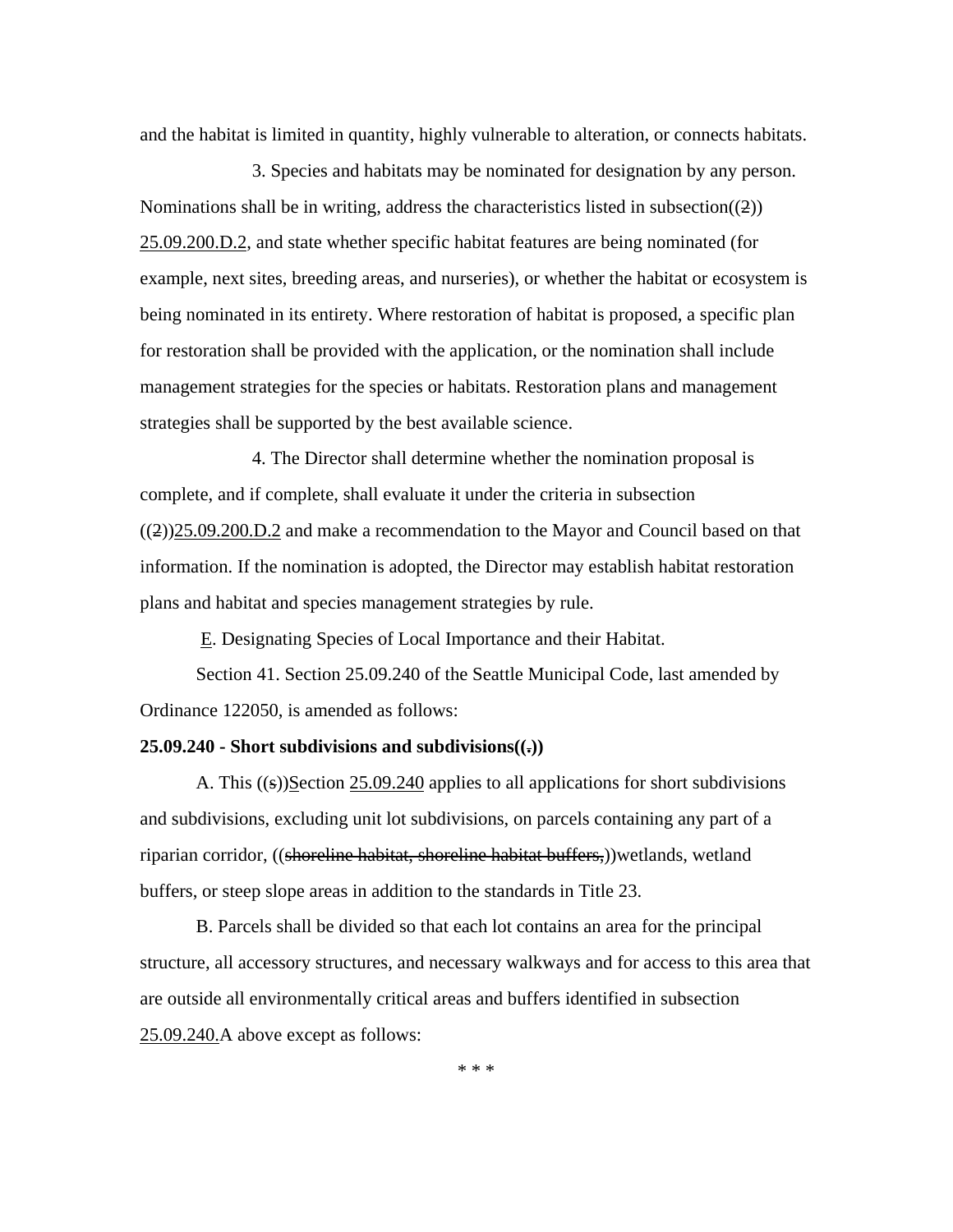((4. Development may encroach into the Shoreline habitat buffer provided that:

a. a condition is recorded on the plat restricting the development in the buffer to water dependent or water related uses or to single family residential uses; and

b. for single family residential uses the condition requires each residence to be no further waterward than twenty-five feet (25') from the ordinary high water mark; and

c. a condition is recorded on the plat (1) requiring mitigation at the time of development for removal of vegetation, addition of impervious surface, and all other harm to the ecological function of the buffer and habitat resulting from development and (2) setting out on the plat the mitigation standards in subsection  $25.09.200 B4e.$ )

 Section 42. Section 25.09.260 of the Seattle Municipal Code, last amended by Ordinance 123495, is amended as follows:

# **25.09.260 - Environmentally critical areas administrative conditional use**

A. When the applicant demonstrates it is not practicable to comply with the requirements of  $((S))$ subsection 25.09.240.B considering the parcel as a whole, the applicant may apply for an administrative conditional use permit, authorized under Section 23.42.042, under this  $((s))$ Section 25.09.260 to allow the Director to count environmentally critical areas and their buffers that would otherwise be excluded in calculating the maximum number of lots and units allowed on the parcel under ((S))subsection 25.09.240.E.

B. Standards. The Director may approve an administrative conditional use for smaller than required lot sizes and yards, and/or more than one dwelling unit per lot if the applicant demonstrates that the proposal meets the following standards:

1. Environmental impacts on critical areas $((.)$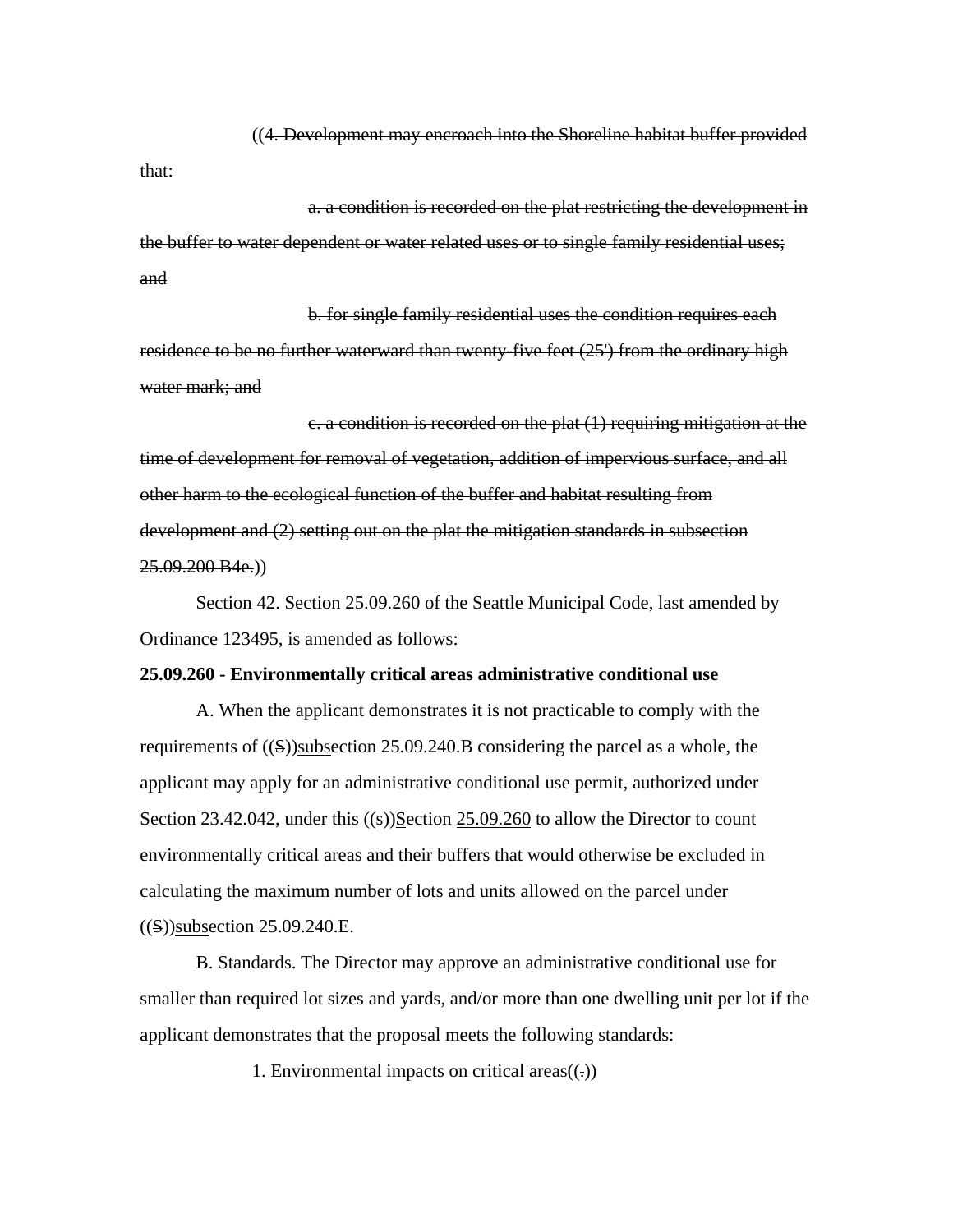a. No development is in a riparian corridor, ((shoreline habitat, shoreline habitat buffer,))wetland, or wetland buffer.

b. No riparian management area((<del>, shoreline habitat buffer,</del>)) or wetland buffer is reduced.

\* \* \*

 Section 43. Section 25.09.320 of the Seattle Municipal Code, last amended by Ordinance 122050, is amended as follows:

## **25.09.320 - Trees and vegetation((.))**

A.

1. Removing, clearing, or any action detrimental to habitat, vegetation or trees is prohibited, except as provided below, within the following areas: landslide-prone critical areas, (including steep slopes), steep slope buffers, riparian corridors, ((shoreline habitat, shoreline habitat buffers,))wetlands, and wetland buffers.

\* \* \*

Section 44. Section 25.09.330 of the Seattle Municipal Code, which section was enacted by Ordinance 122050, is amended as follows:

## **25.09.330 - Application submittal requirements((.))**

All activities identified in Section 25.09.015 and not exempt from permit application requirements under Sections 25.09.045, 25.09.055, and subsections  $25.09.200((A4)).A.4((5))$  and  $25.09.320((A3))A.3$  shall meet the following application submittal requirements in addition to the application submittal requirements specified in other codes:

A. Topographic Survey. A topographic site plan, prepared and stamped by a State of Washington licensed surveyor, is required for sites that include landslide-prone, floodprone, riparian corridor, ((shoreline habitat or its buffer,))wetland or its buffer, and steep slope areas or their buffers. The topographic site plan shall include the following existing physical elements: